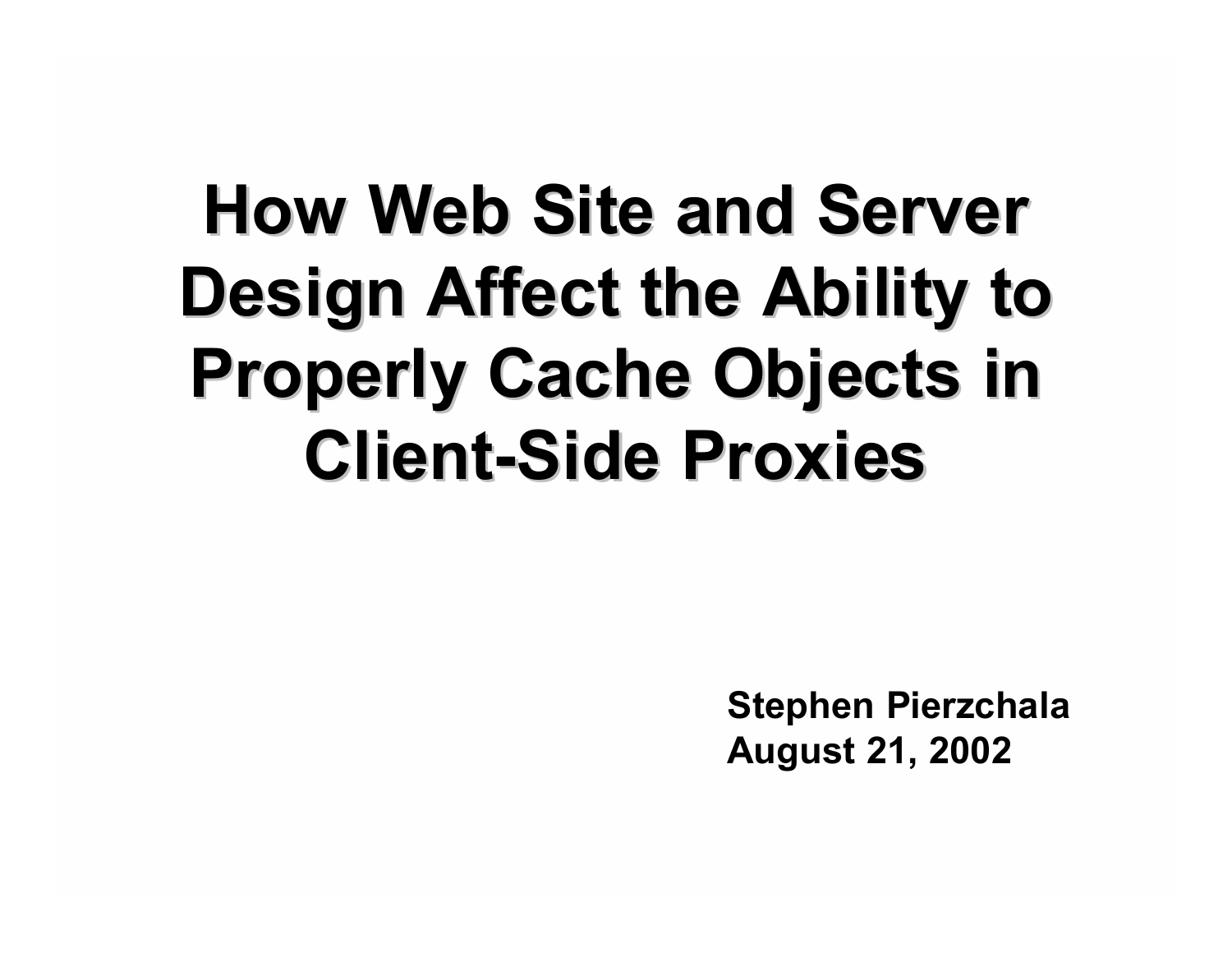### **Topics Covered**

- Discussion of caching and its benefit to Web-based enterprises
- Analysis of cache-loading test results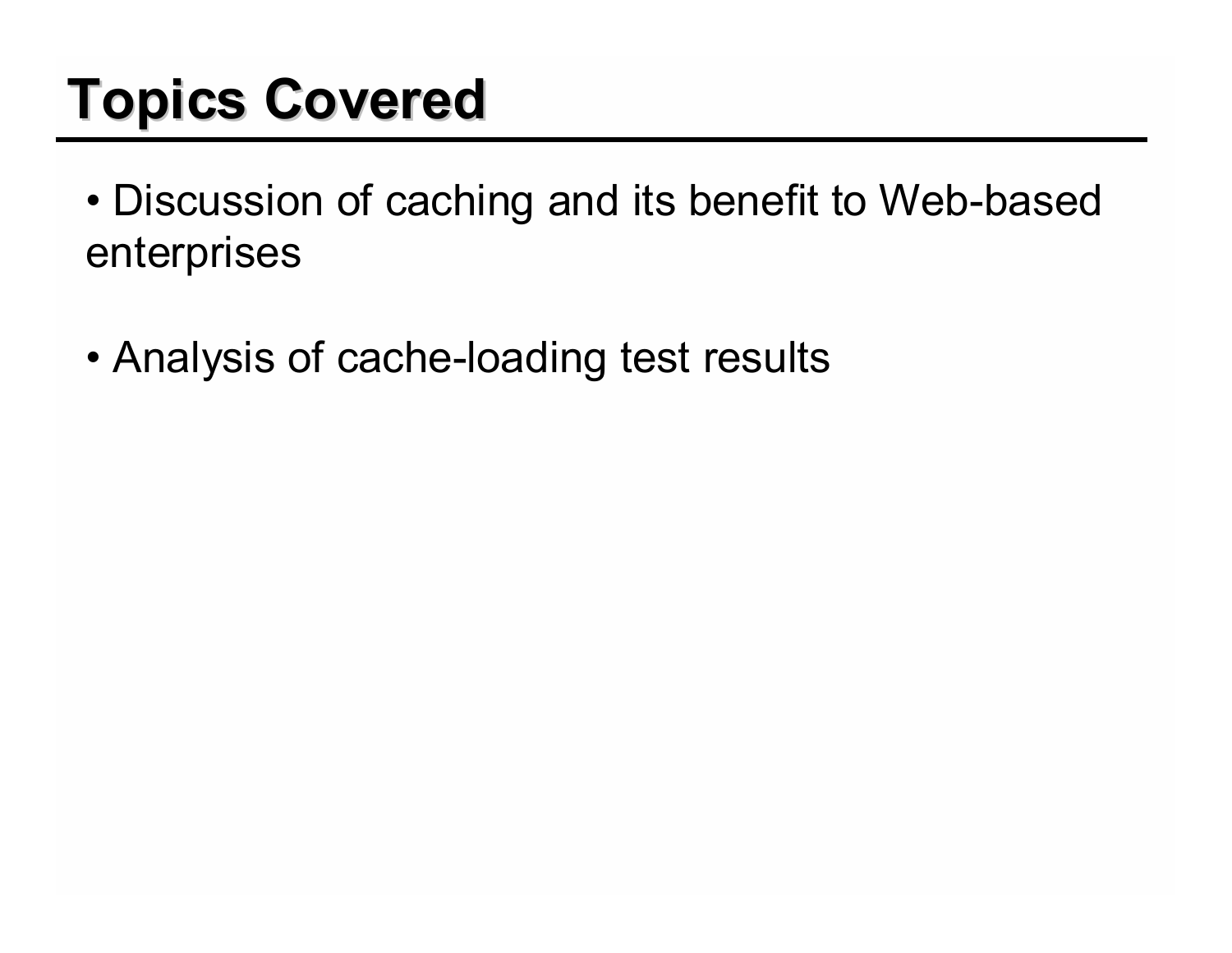## **Cacheability – What is it?**

- The off-loading of Web site content-delivery responsibilities onto network edge caches **OR** client network proxy servers
- This presentation focuses on the latter method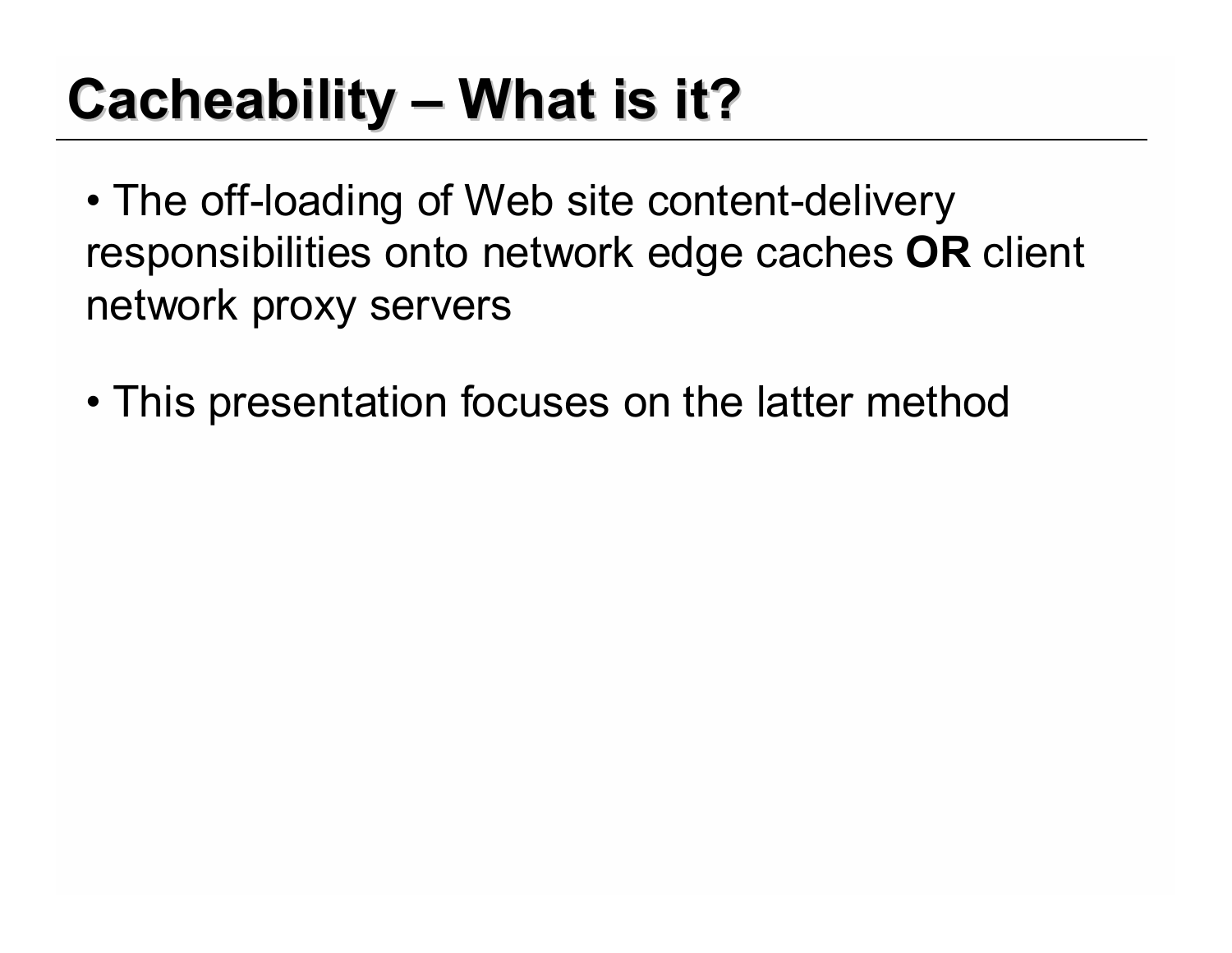#### **Simple Picture of the Internet**

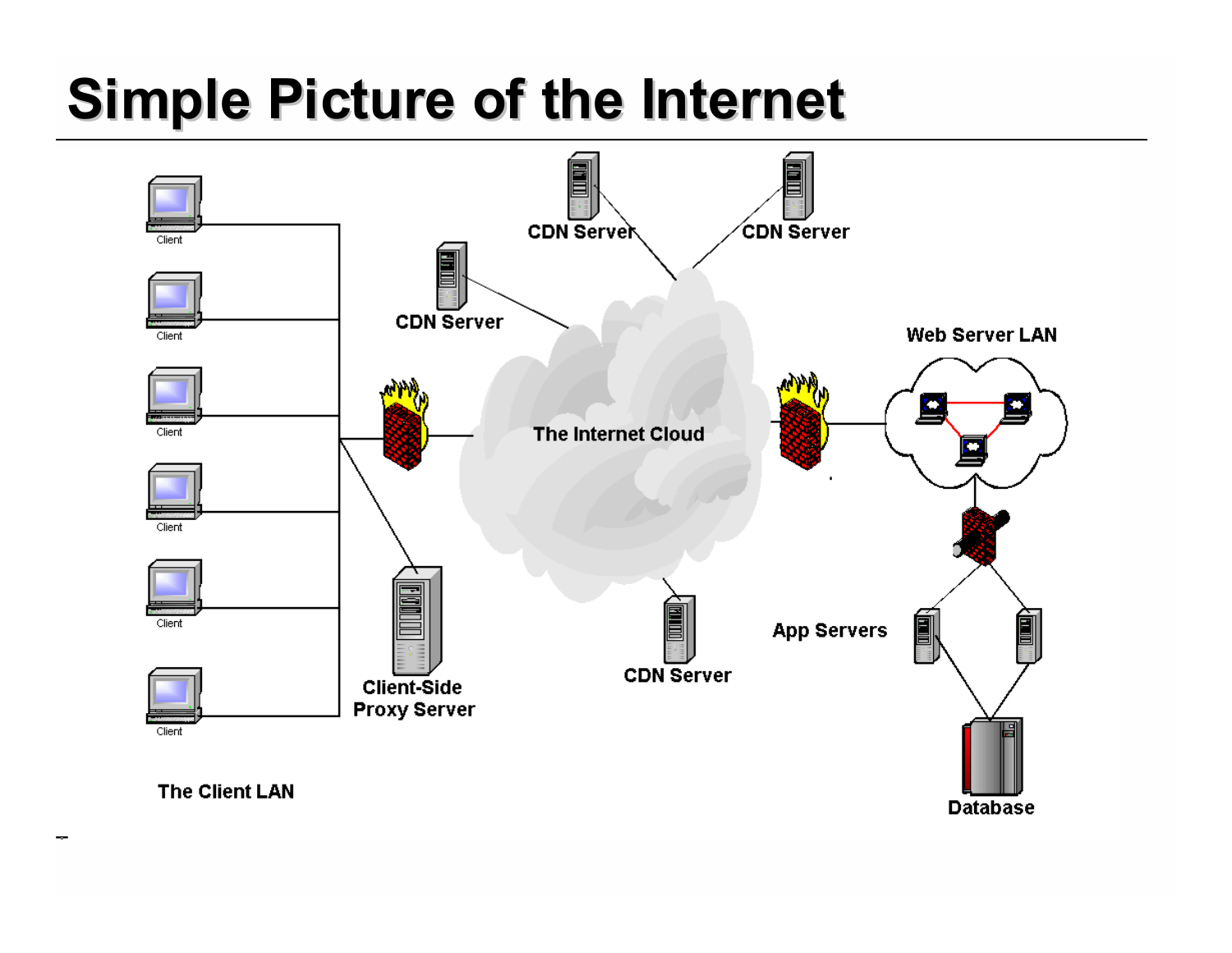### **Client-Side Network Administrator**

#### **Cacheability Objectives:**

- Reduce Bandwidth usage and cost
- Control Content coming into network

• Client-Side Proxy server does both of these and is much more efficient than browser-level cache mechanisms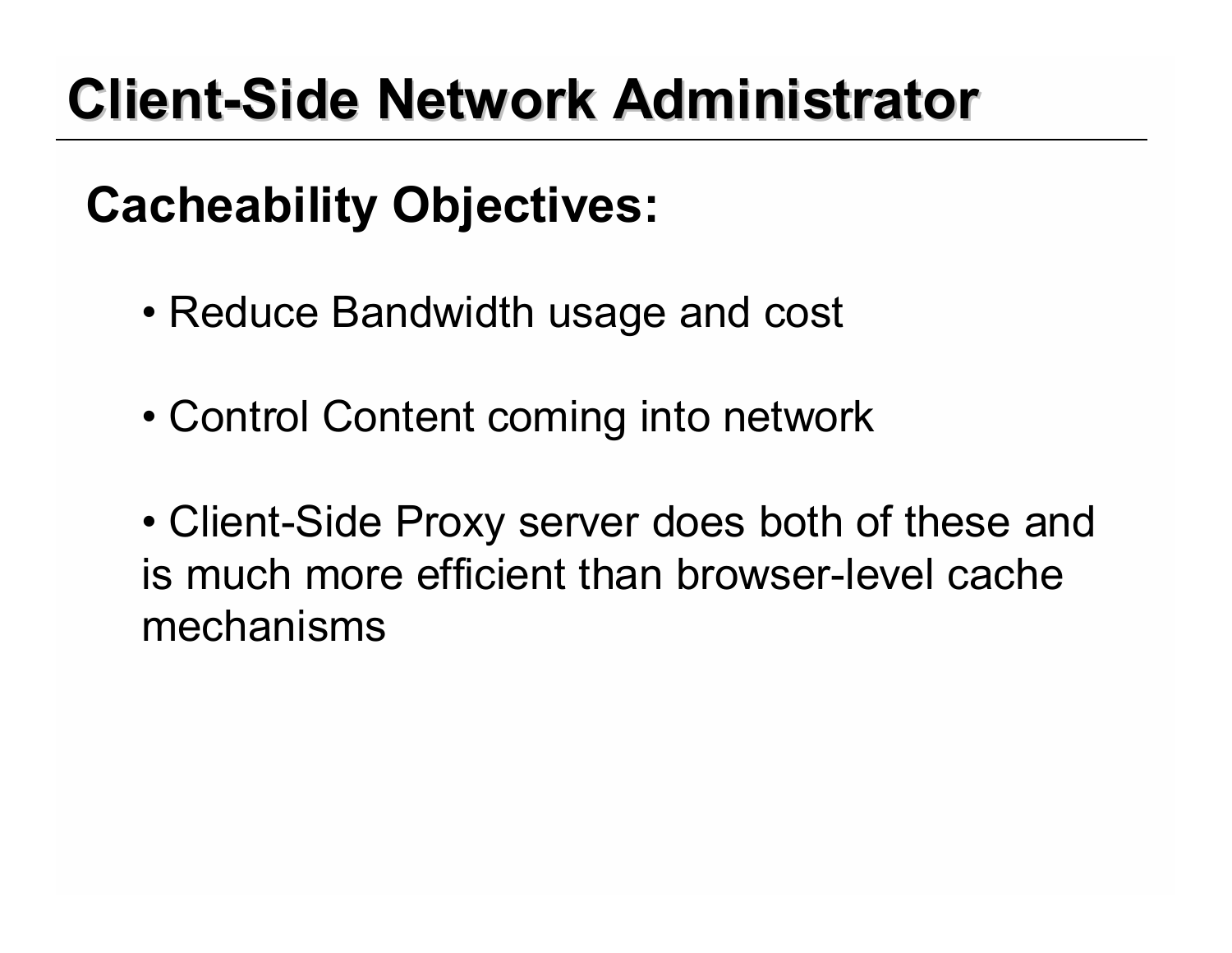### **Server-Side Network Administrator**

#### **Cacheability Objectives:**

- Reduce Bandwidth usage and cost
- Reduce strain on limited hardware resources
- Control TTL of data

• Client-Side Proxy server provides help with the first two items, and the Web server administrator controls the third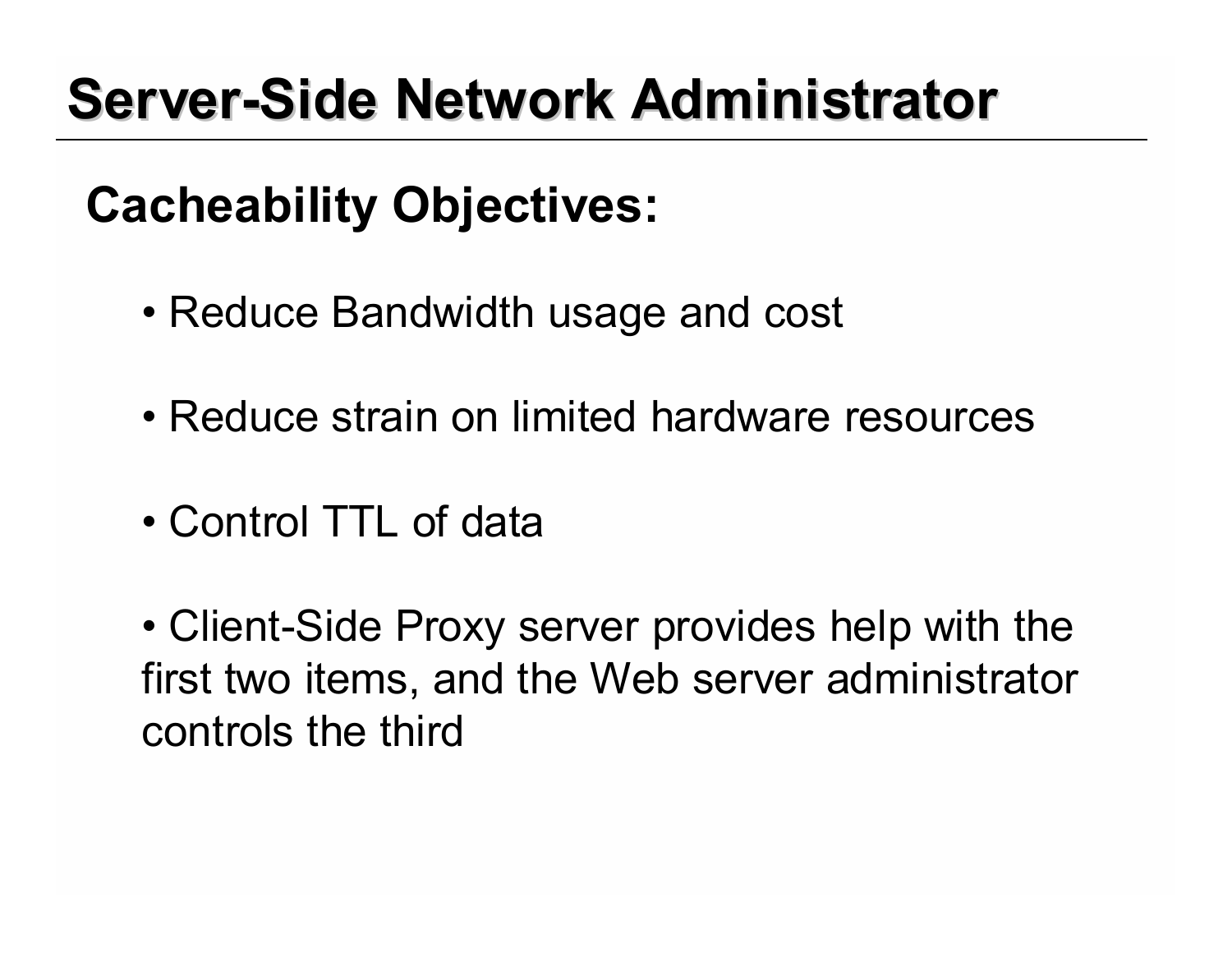## **Content and Data Administrators**

- The wild card in this scenario
- Want to ensure freshness of data
- For these administrators…
	- **ALL DATA IS DYNAMIC**
	- Caching = **FOREVER**

• Content that is cached outside their servers means the client never comes back to the origin server in their mind

- **They Must Track Site Visitation!**
- These are the forces that must be brought back from the Dark Side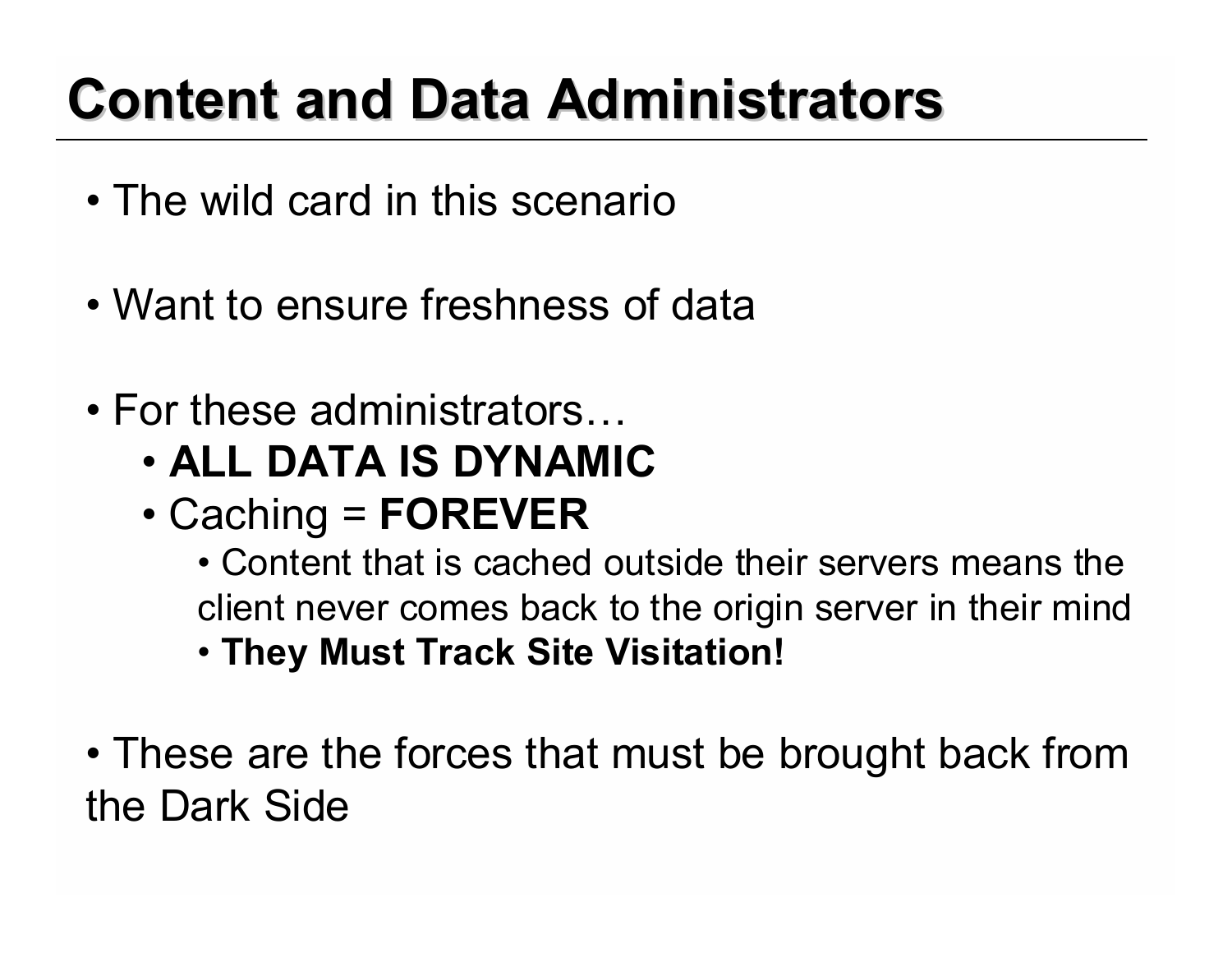### **CDNs**

- Content Delivery (or Distribution) Networks
- Advanced network of edge caches that move content closer to the requesting clients
	- Great for large e-commerce enterprises
	- Too expensive for small- or medium-sized businesses, non-profits, NGOs, governments or educational institutions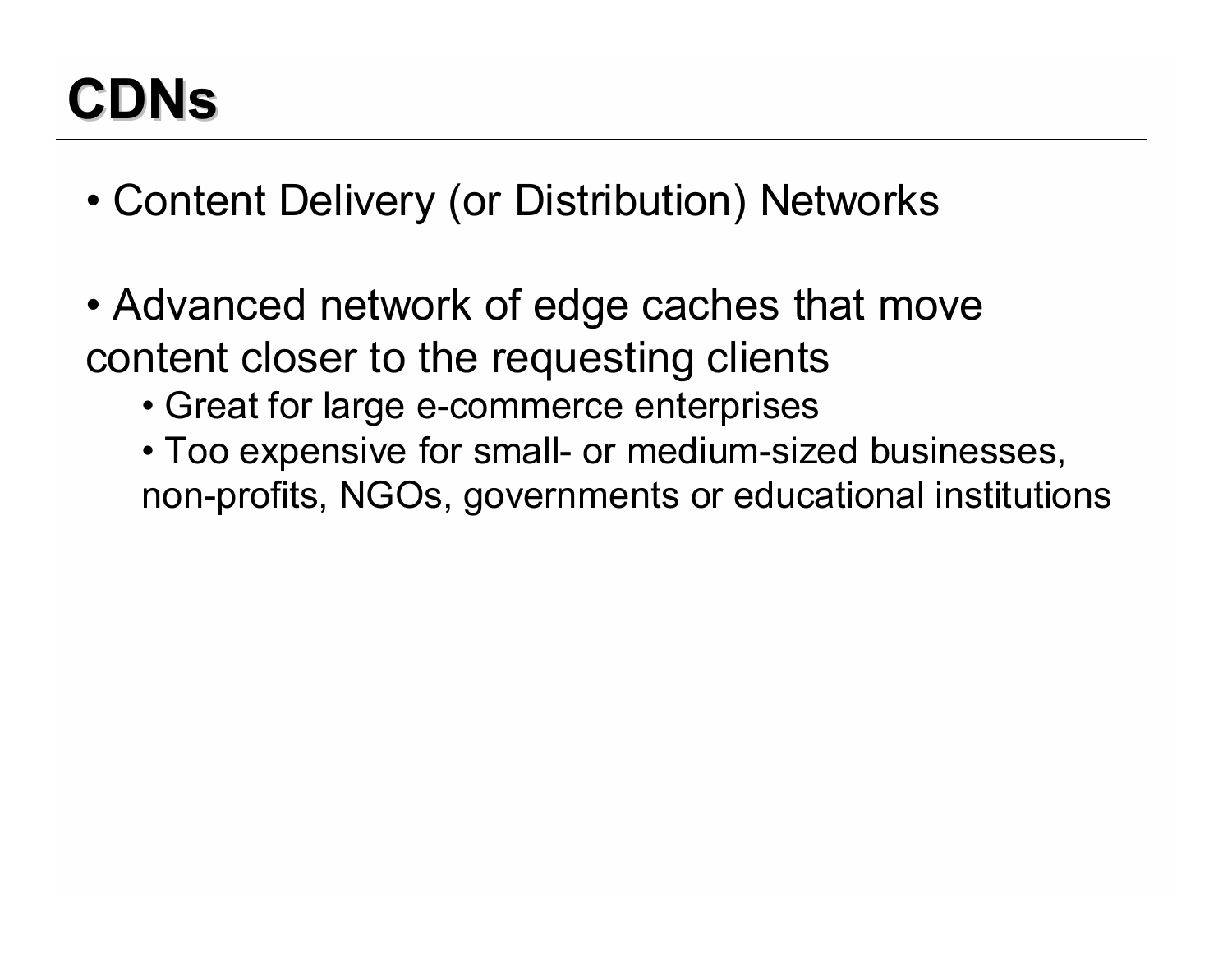### **Client-Side Proxy Servers**

- The term "Proxy server" will be used in this presentation to represent any device on a LAN that caches data for a large number of clients
	- Proxy Servers
	- Cache Devices
	- Firewall/Proxy combinations
- Using client-side proxy servers and server caching messages, Web sites can build their own CDNs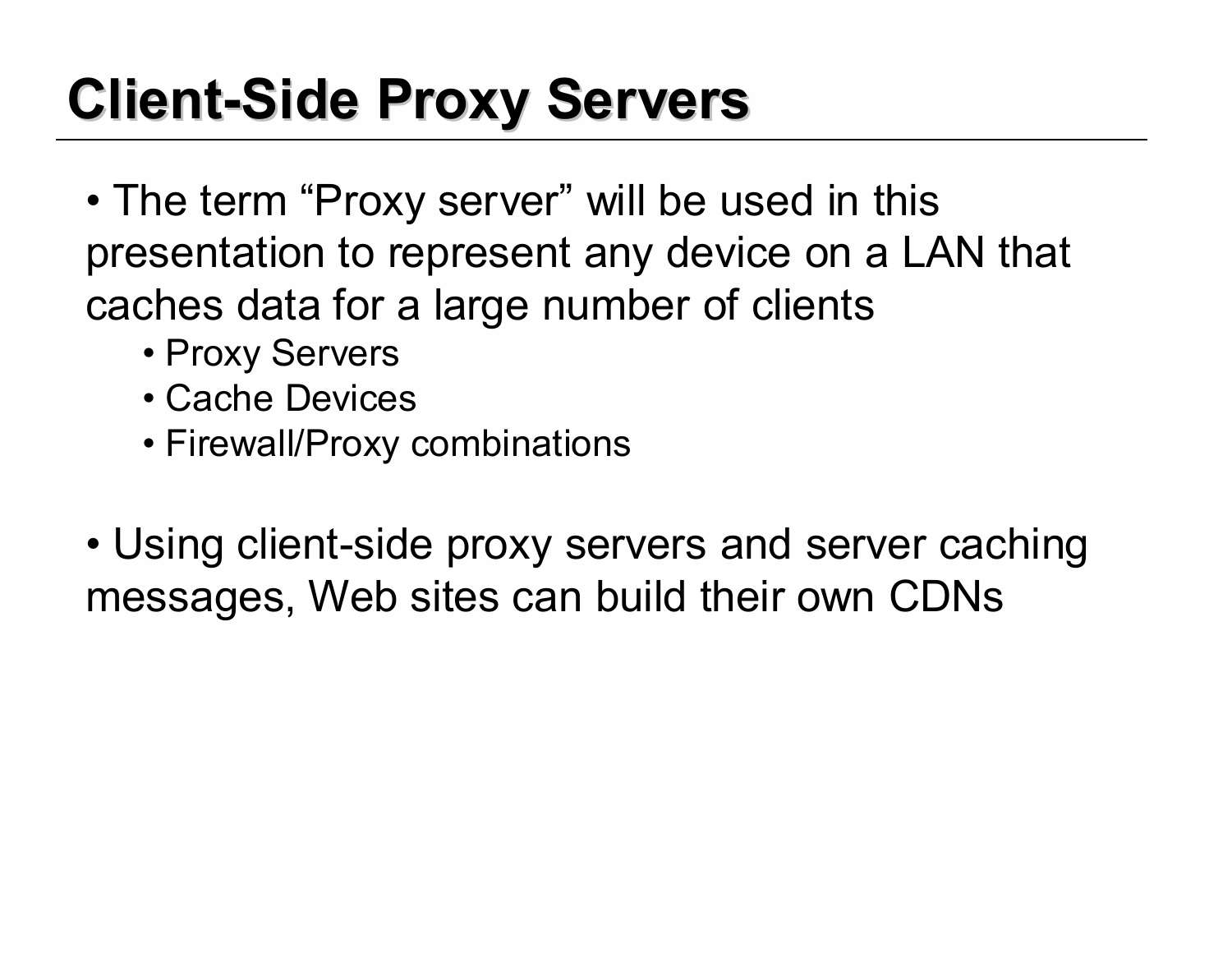#### **Client-Side Proxy Servers**

• There are two methods used by proxy servers to determine the cacheability of a requested object:

*1. Explicit Caching Using Server Header Message 2. Implicit Caching Using Proxy Configuration*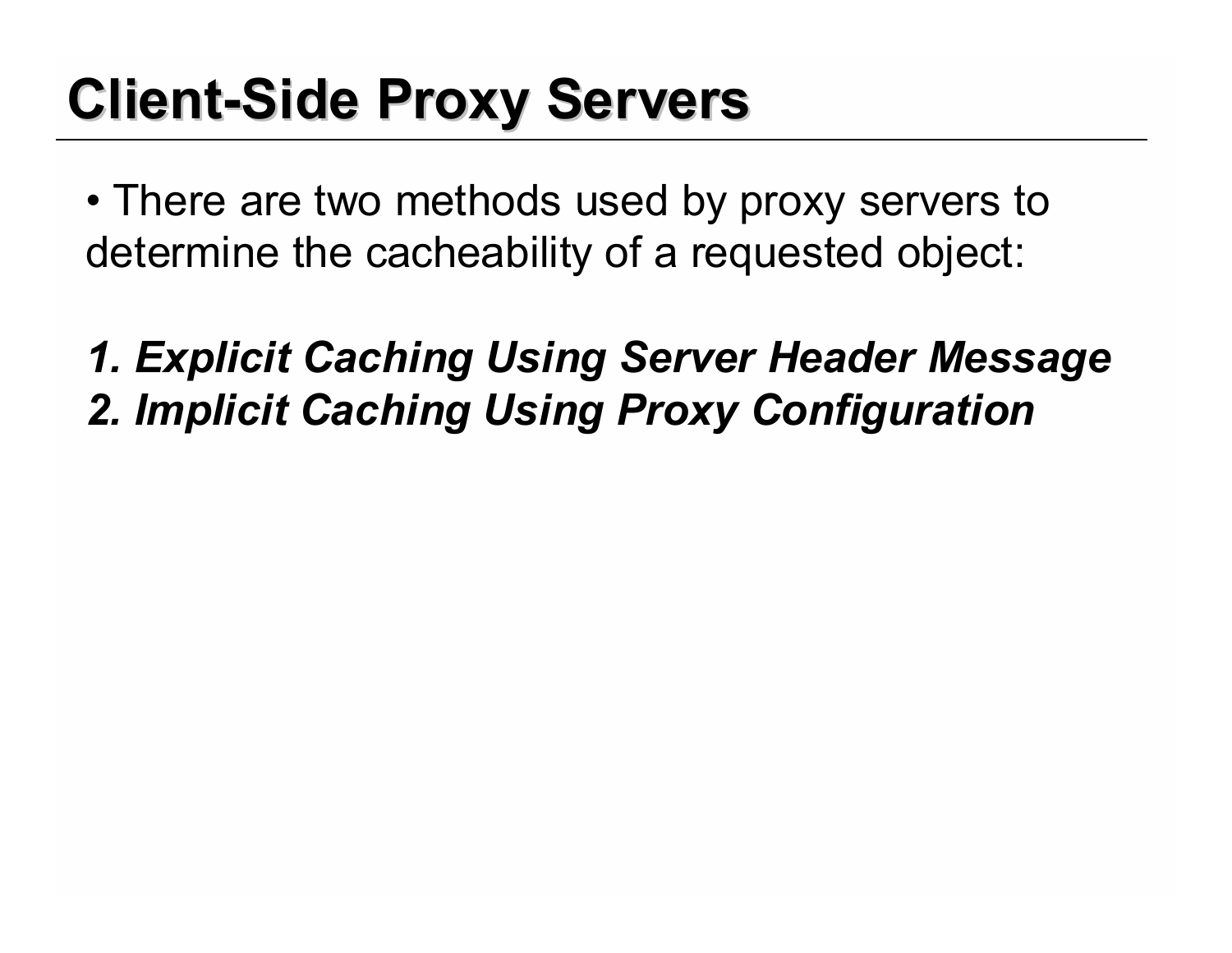### **Server Header Message Caching**

- Client-side Proxy server caches objects based on the explicit message appearing in the server header
- *Expires* and *Cache-Control* messages determine exactly how long the object can be cached for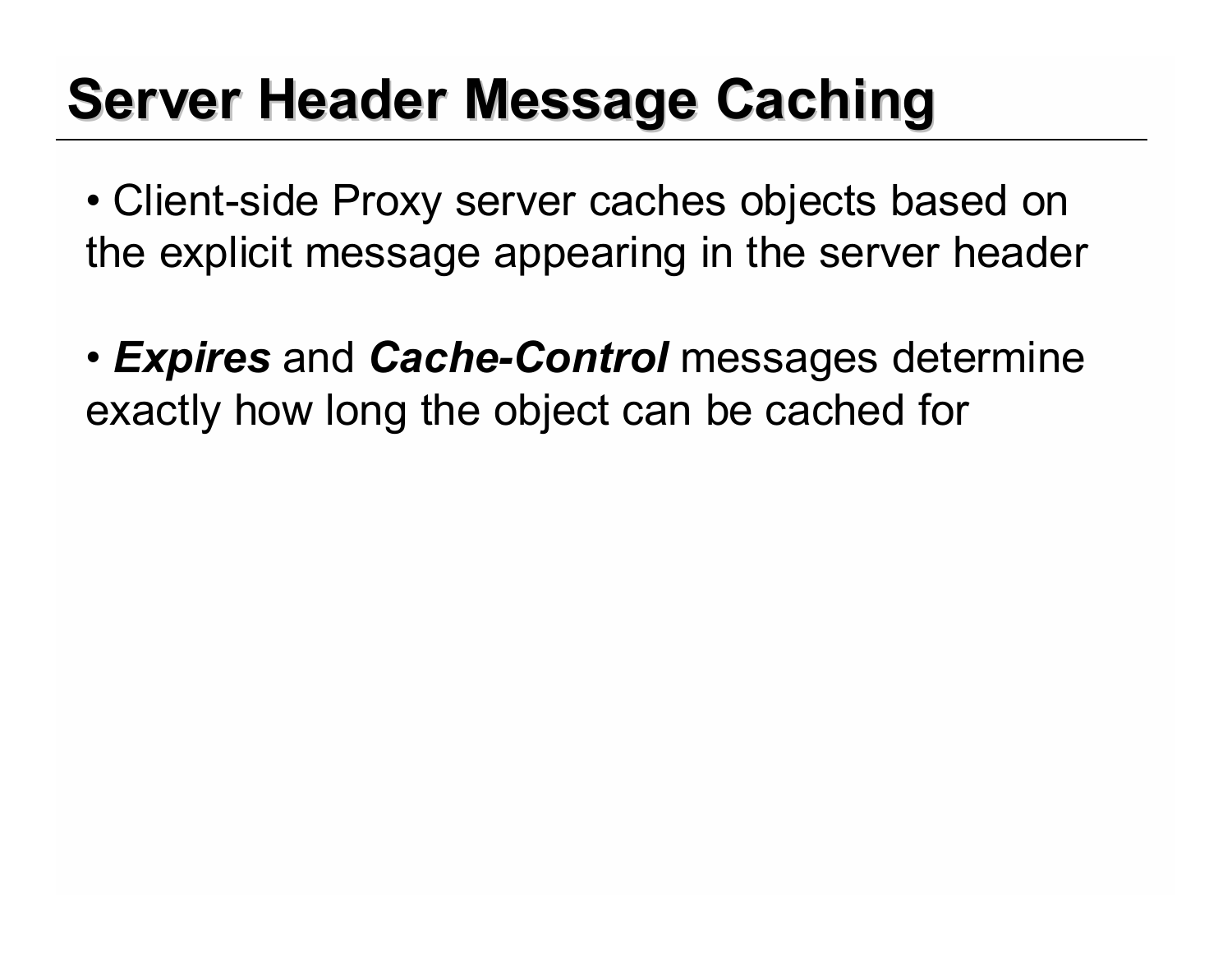#### **Server Header Message Caching, cont'd**

**HTTP/1.1 200 OK Date: Tue, 02 Jul 2002 20:35:56 GMT Server: Apache**  *Cache-Control: max-age=86400 Expires: Wed, 03 Jul 2002 20:35:56 GMT*  **Last-Modified: Thu, 06 Jun 2002 21:46:08 GMT ETag: "13dee-2550-3cffd820" Accept-Ranges: bytes Content-Length: 9552 Keep-Alive: timeout=15, max=100 Connection: Keep-Alive Content-Type: text/html**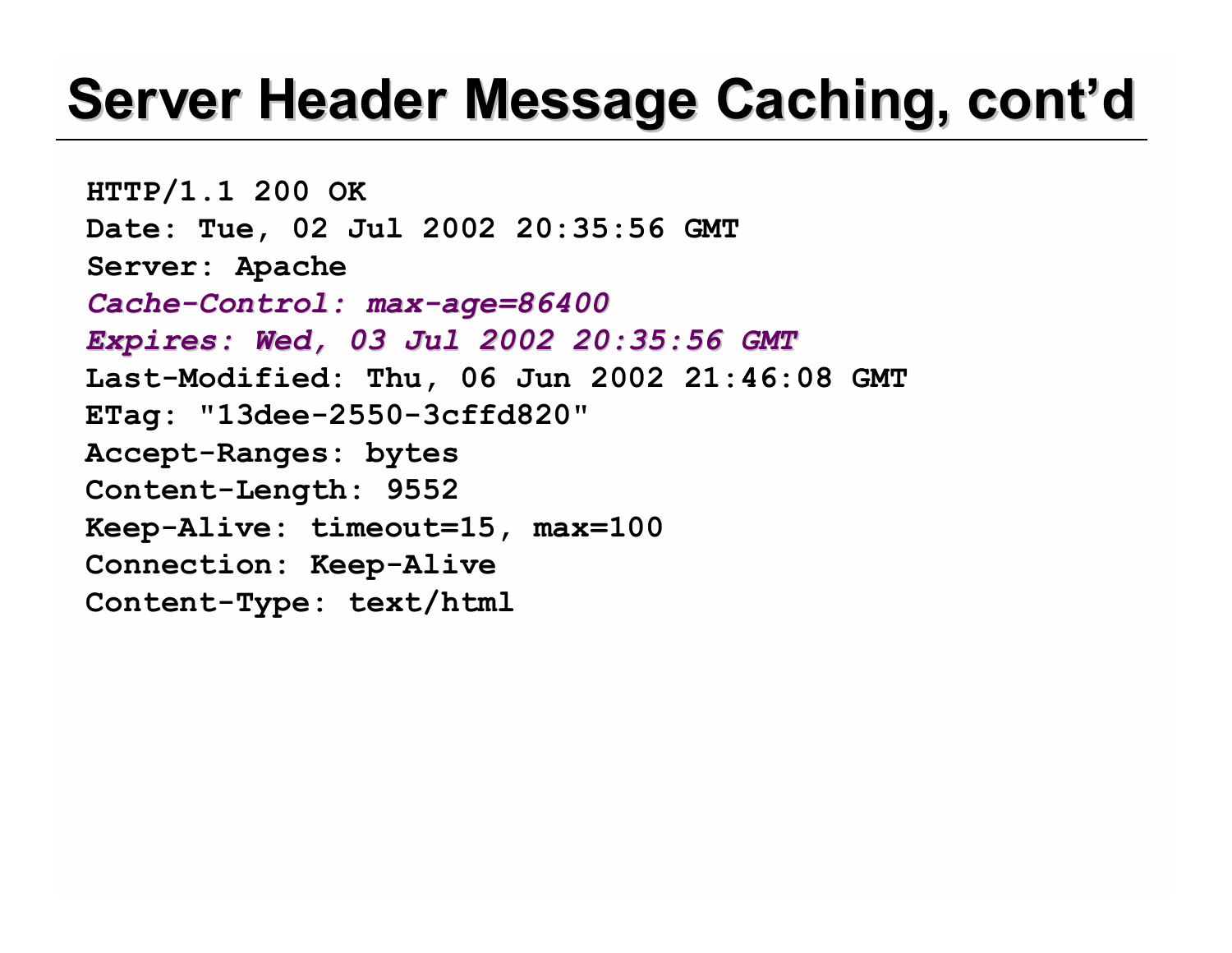# **Server Message Caching, cont'd**

#### **Important Caching Messages:**

- *Cache-Control: no-cache*
	- Tells caches and proxy servers to please not cache
- *Cache-Control: no-store*
	- Tells caches and proxy servers to *definitely* not cache
- *Cache-Control: max-age=X*
	- Tells caches and proxy servers to cache the item for X seconds

#### • *Cache-Control: max-age=X, must-revalidate*

• Tells caches and proxy servers to cache the item for X seconds and then re-validate the object with the origin server

#### • *Expires: [DATE]*

• Indicates the date and time when the content expires. Usually equal to Server Date *plus* max-age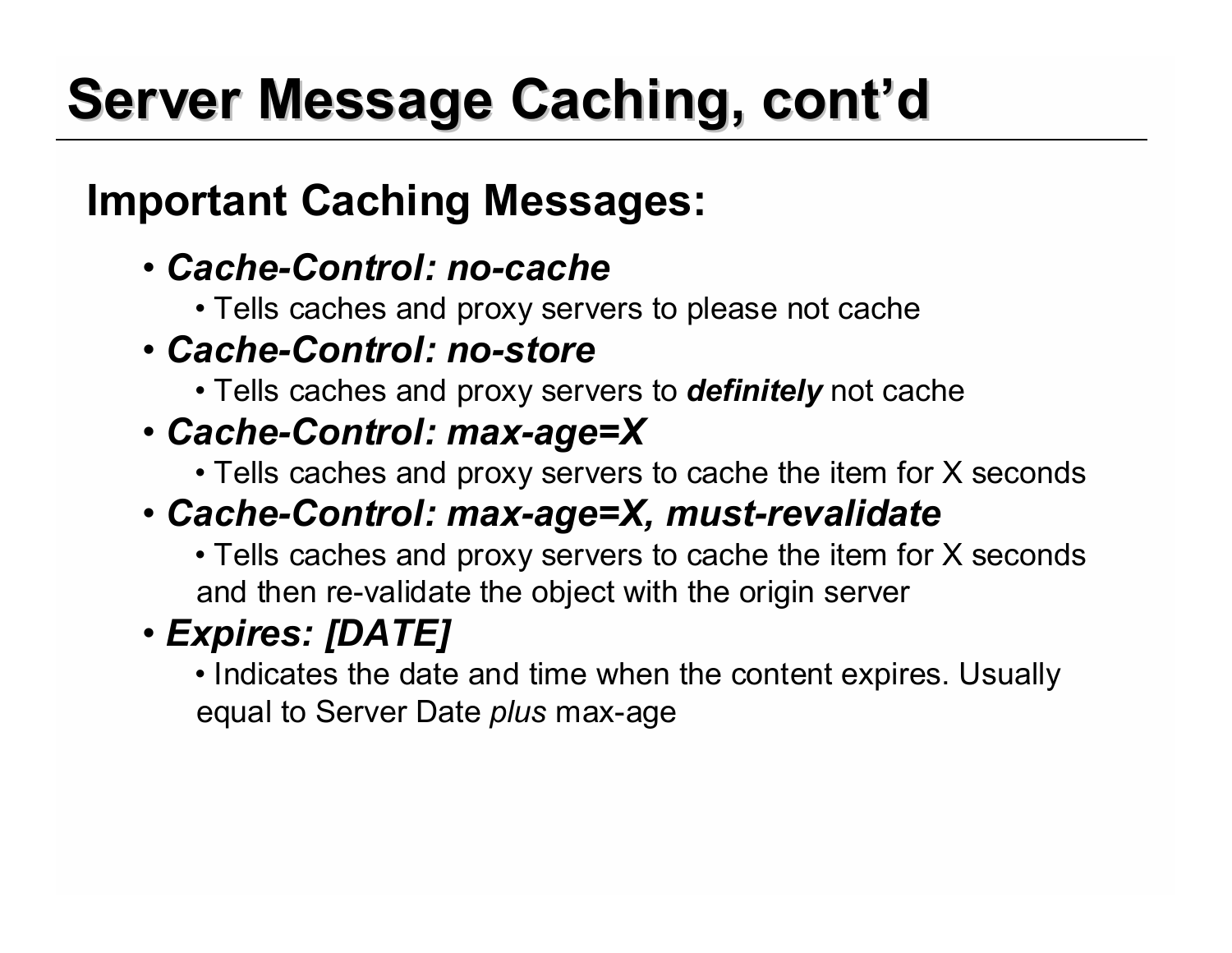## **Server Message Caching, cont'd**

#### • *Pragma: no-cache*

- This is **NOT** a valid Server Response header
- Client Request *ONLY*
- Large number of sites use this to try and prevent caching proxy servers ignore this when it is returned by a Web server
- The correct Server Response headers to send to prevent caching:

#### *Cache-control: no-cache*

#### **OR**

#### *Cache-control: no-store*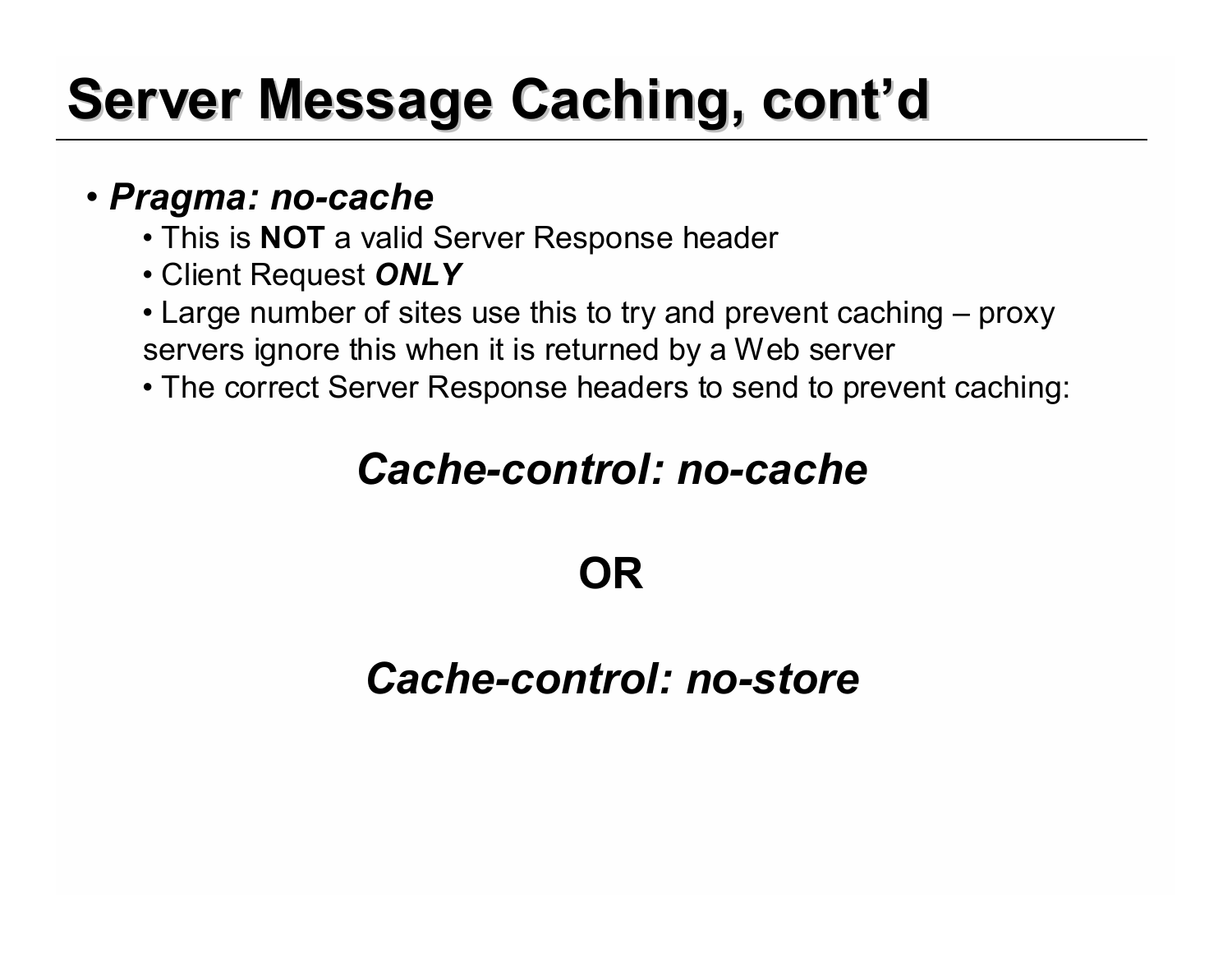# **Implicit Caching**

• Client-side Proxy server caches objects based on internal settings for objects with no explicit cache setting

- *Last-Modified* and *ETag* messages are used by the proxy to determine how long the object can be cached for before being re-validated
- Implicit Caching causes most *304 Not Modified* messages in Web server logs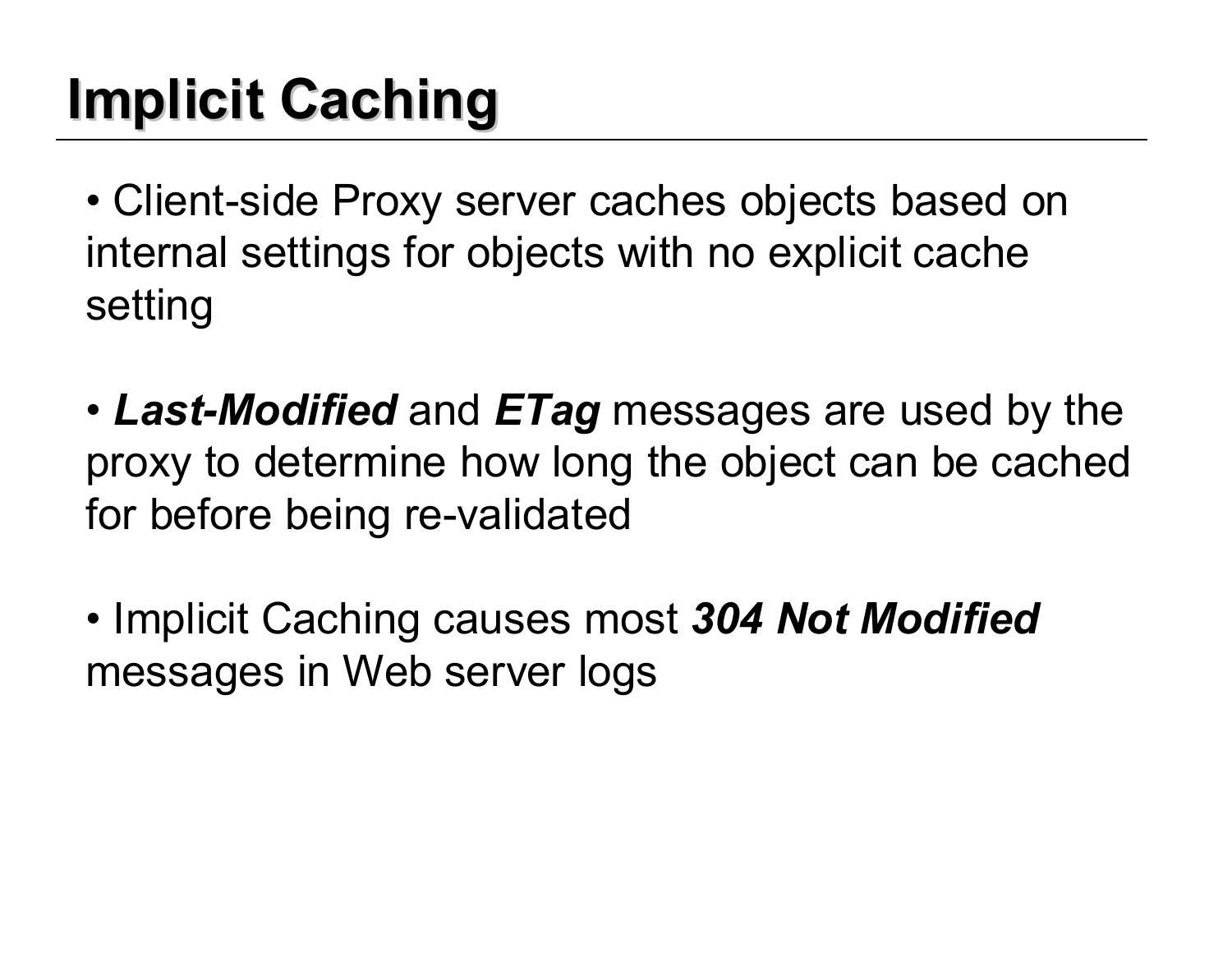### **Implicit Caching, cont'd**

**HTTP/1.1 200 OK Server: Microsoft-IIS/5.0 Connection: keep-alive Set-Cookie: SITESERVER=ID=BLAH\_BLAH\_BLAH Date: Tue, 02 Jul 2002 20:45:25 GMT Content-Type: image/gif Accept-Ranges: bytes** *Last-Modified: Wed, 10 Jan 2001 20:49:12 GMT ETag: "01435c9467bc01:907"* **Content-Length: 43**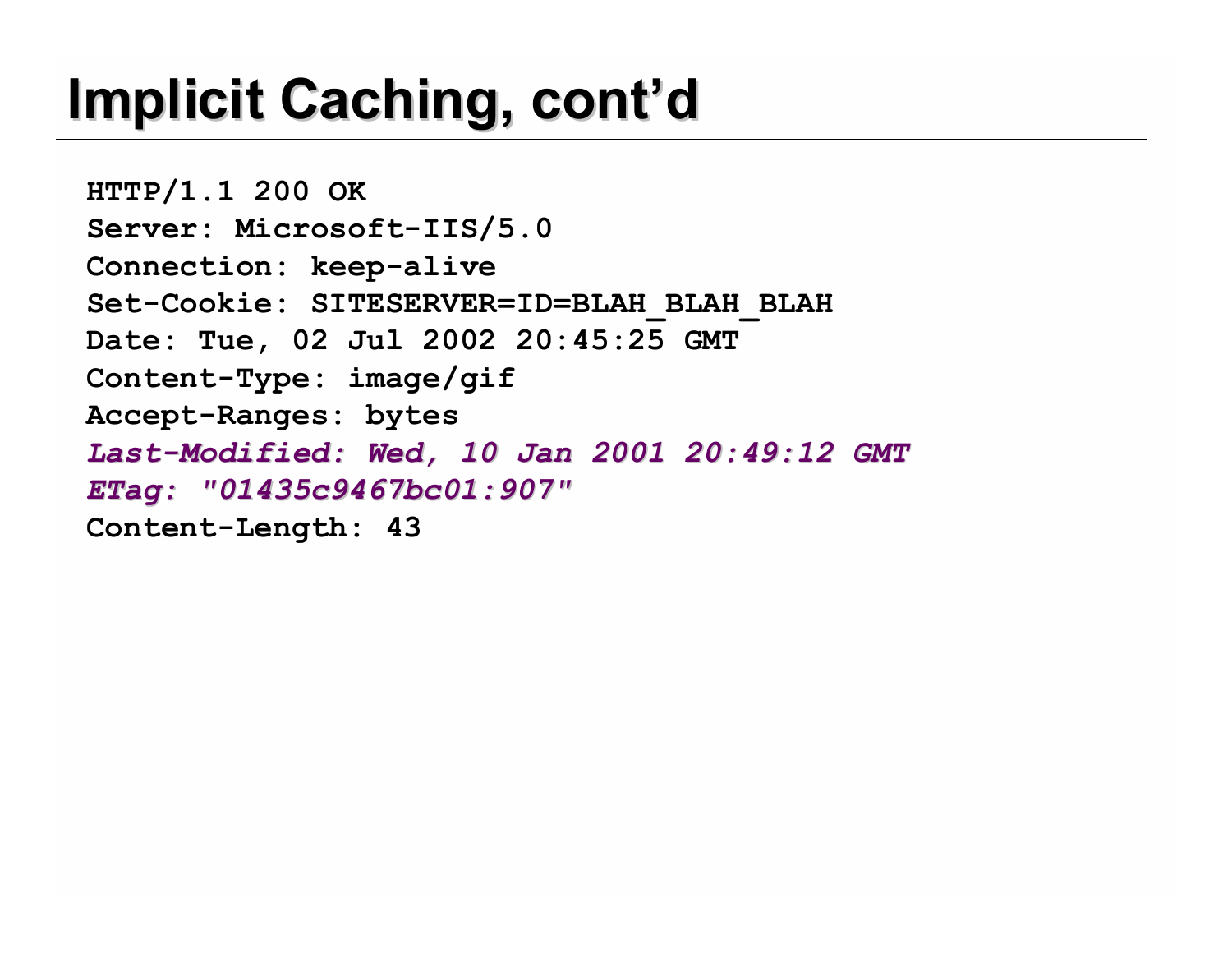#### **How to Sabotage Caching**

**HTTP/1.1 200 OK Server: Microsoft-IIS/5.0 Connection: keep-alive Set-Cookie: SITESERVER=ID=BLAH\_BLAH\_BLAH** *Expires: Thu, 01 Dec 1994 16:00:00 GMT Date: Tue, 02 Jul 2002 20:45:25 GMT* **Content-Type: image/gif Accept-Ranges: bytes** *Last-Modified: Wed, 10 Jan 2001 20:49:12 GMT* **ETag: "01435c9467bc01:907" Content-Length: 43**

- The server header above is from a real e-commerce server
- An *Expires* date in the past is no better than setting *EXPIRES*
- **=** *Date*

• Same effect if *Cache-control: max-age=0* – in fact, in many servers, this automatically generates an *Expires* **=** *Date* header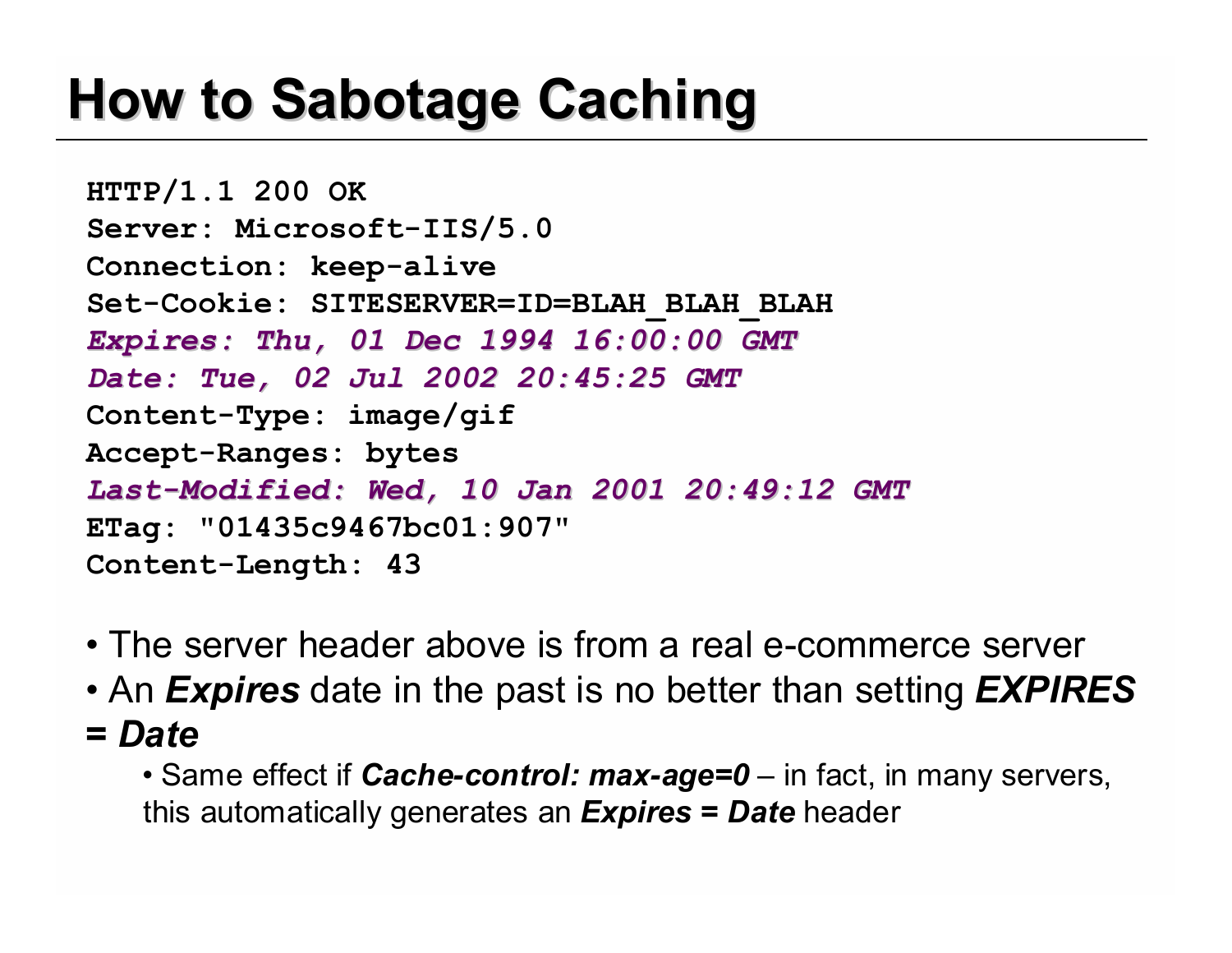### **How to Sabotage Caching – Part 2**

**HTTP/1.1 200 OK Server: Netscape-Enterprise/3.6 SP3 Date: Tue, 02 Jul 2002 21:03:00 GMT Content-type: image/gif** *Etag: "8b548-2e39-3c33017d" Last-modified: Wed, 02 Jan 2002 12:47:57 GMT* **Content-length: 11833 Accept-ranges: bytes**

- Why isn't this **EXPLICITLY** cacheable?
- Content has not changed since January 2002!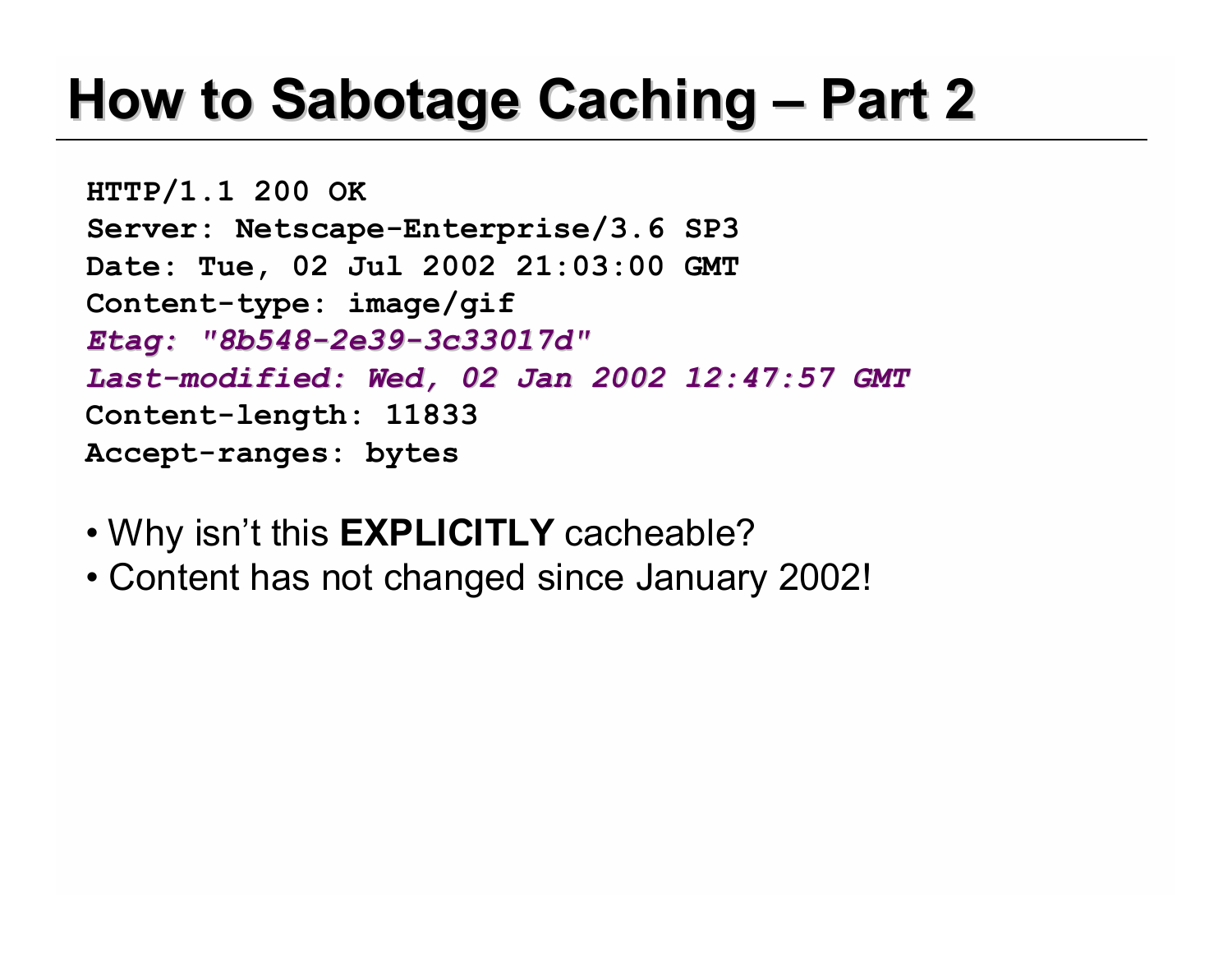#### **How to Cache**

**HTTP/1.1 200 OK Server: Microsoft-IIS/5.0 Date: Tue, 02 Jul 2002 21:27:04 GMT P3P:CP="BUS CUR CONo FIN IVDo ONL OUR PHY SAMo TELo"** *Connection: close Expires: Tue, 01 Jul 2003 21:27:05 GMT Cache-Control: max-age=31449600* **Content-Type: text/css HMServer: BLAH\_BLAH\_BLAH**

- This is the server header returned for a CSS file
- However, they prevent persistent connections with the *Connection: close* message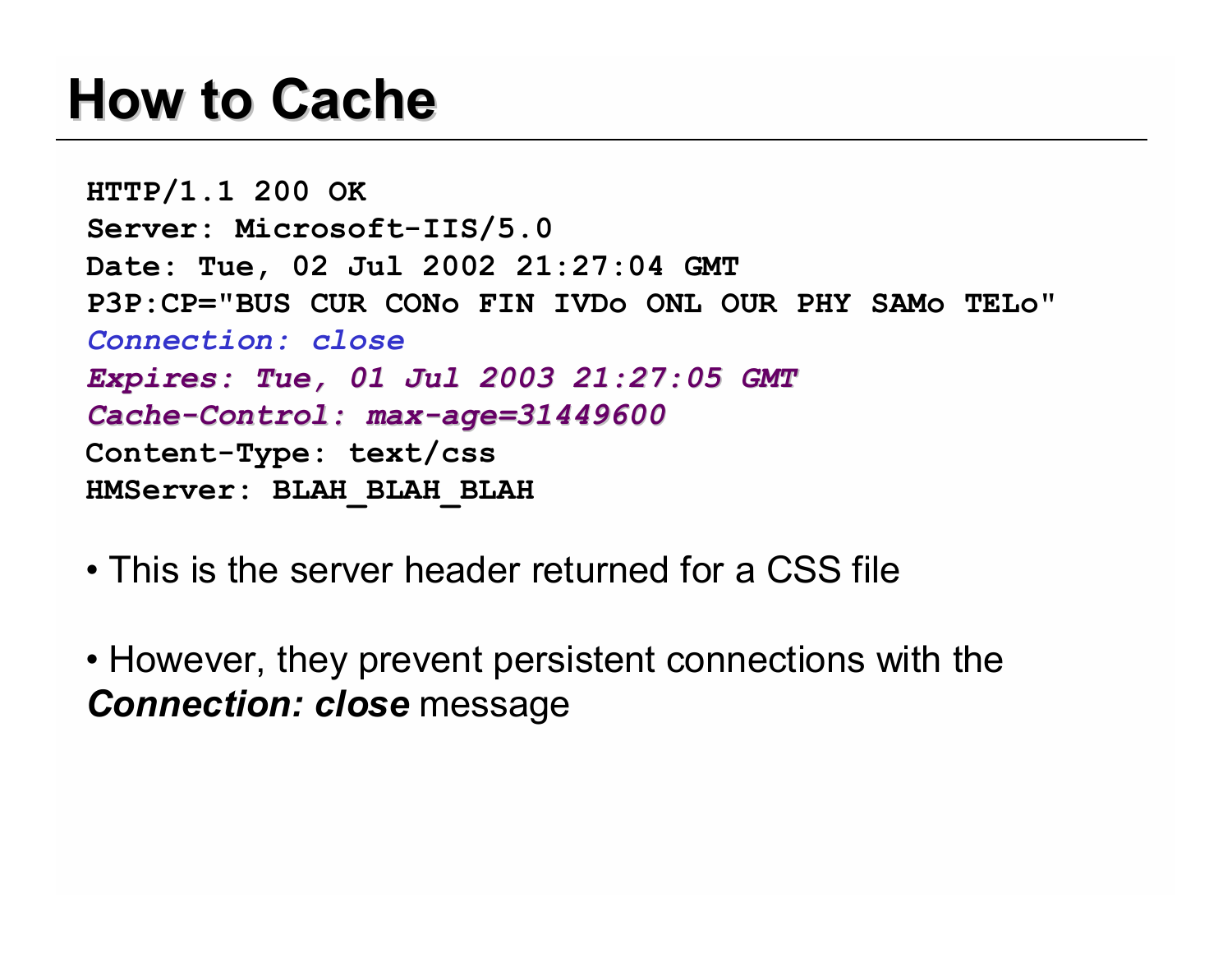#### **How to Cache – Part 2**

**HTTP/1.0 200 OK Connection: Keep-Alive**  *Expires: Tue, 09 Jul 2002 15:39:43 GMT Cache-Control: public, max-age=300, no-transform* **MIME-Version: 1.0**  *Date: Tue, 09 Jul 2002 15:34:43 GMT* **Server: AOLserver/3.4 Content-Type: text/html Content-Length: 9794**

- This file is *VERY* cacheable, with a clearly defined TTL
- The *no-transform* directive indicates that this object **MUST NOT** be modified by intermediate caches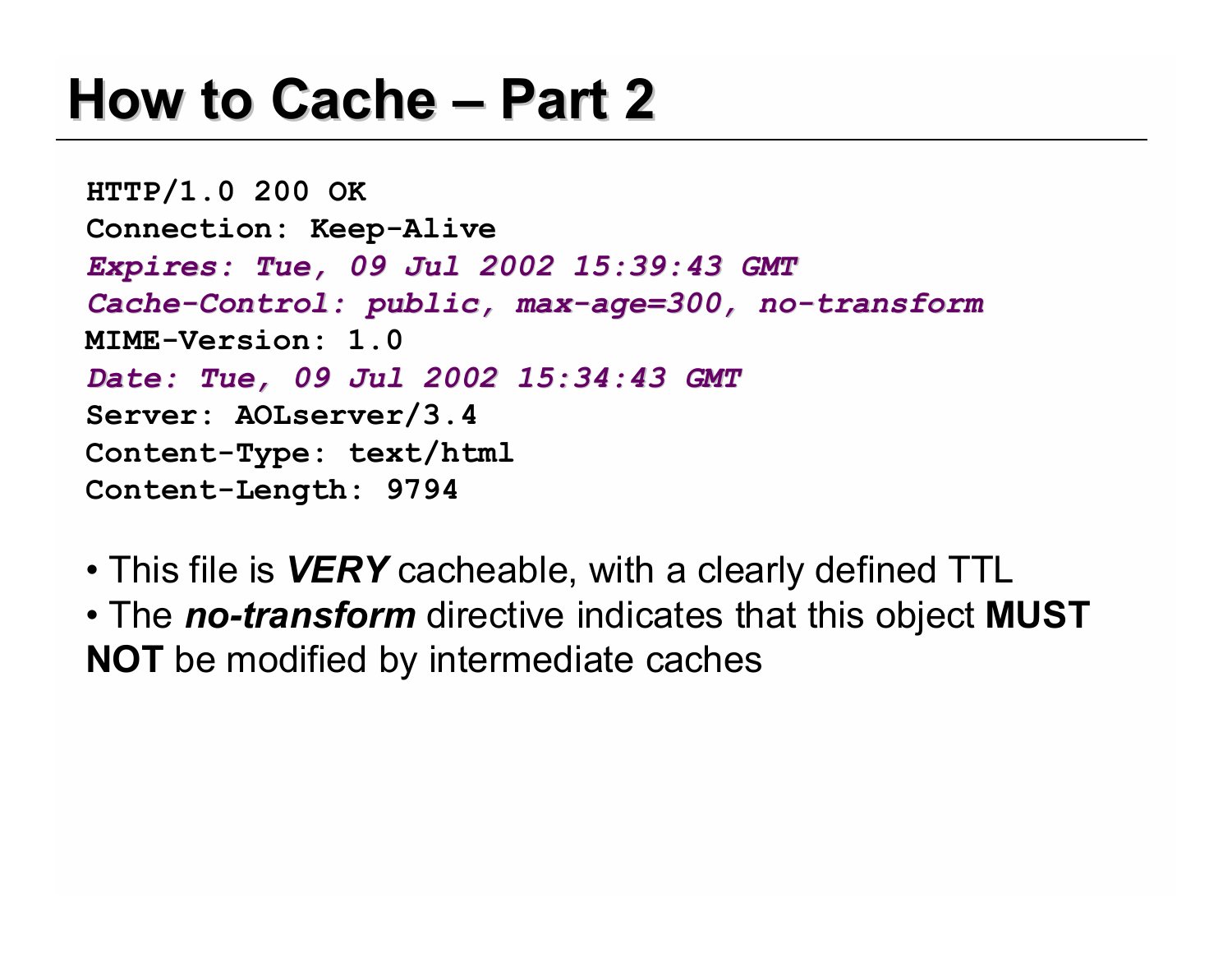## **The Problem**

• Very few sites set explicit caching messages in the server headers

• This applies to both cacheable and non-cacheable items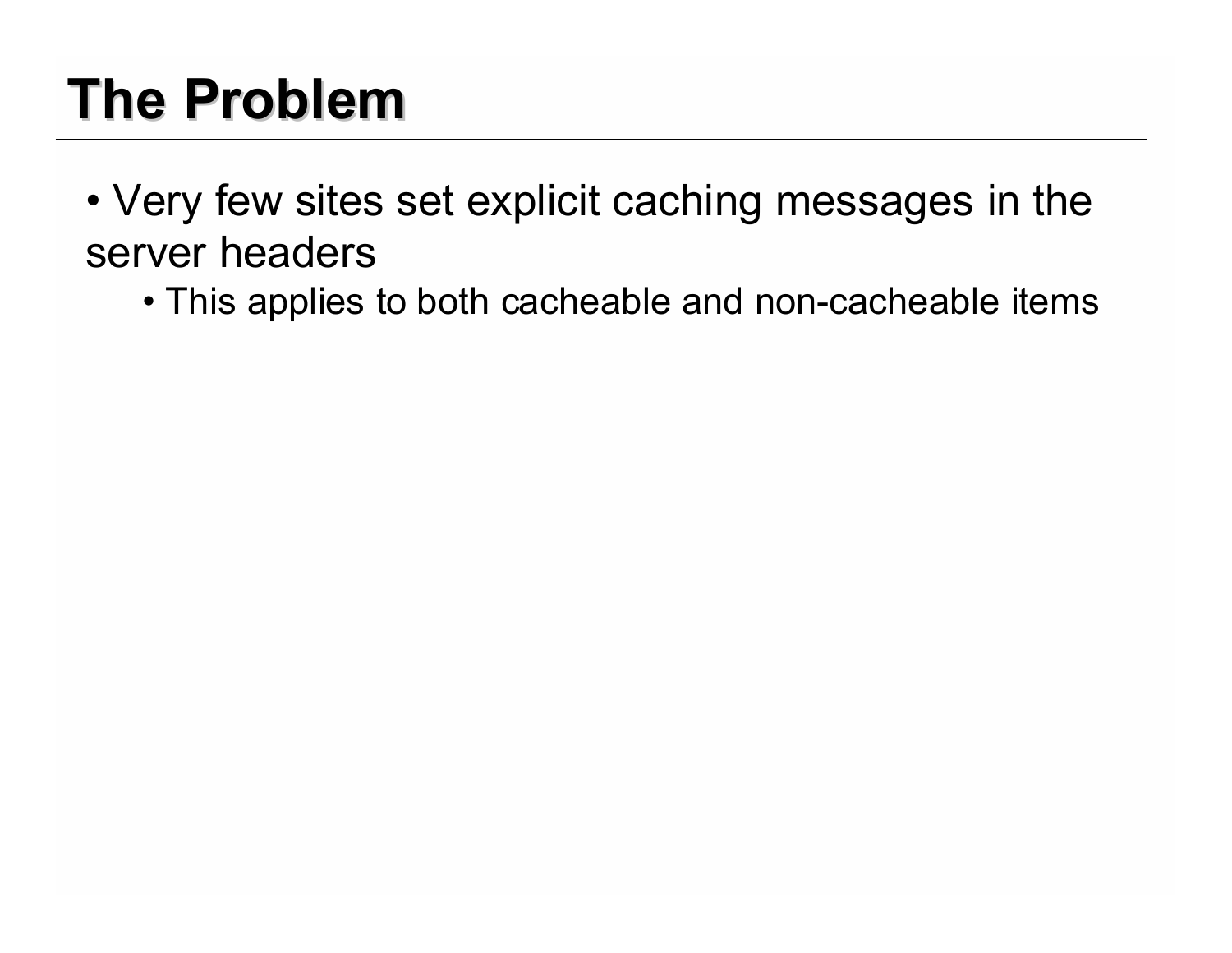## **The Result**

• If a site sets explicit caching information, the proxy server knows exactly when the file is valid for serving or in need of re-validation from the server

- If a server sets no explicit caching information, the proxy server uses its internally configured mechanisms to determine how long the file will be valid for
	- May be longer than the Web Server wants
	- May be less than the Client-side Network Administrator wants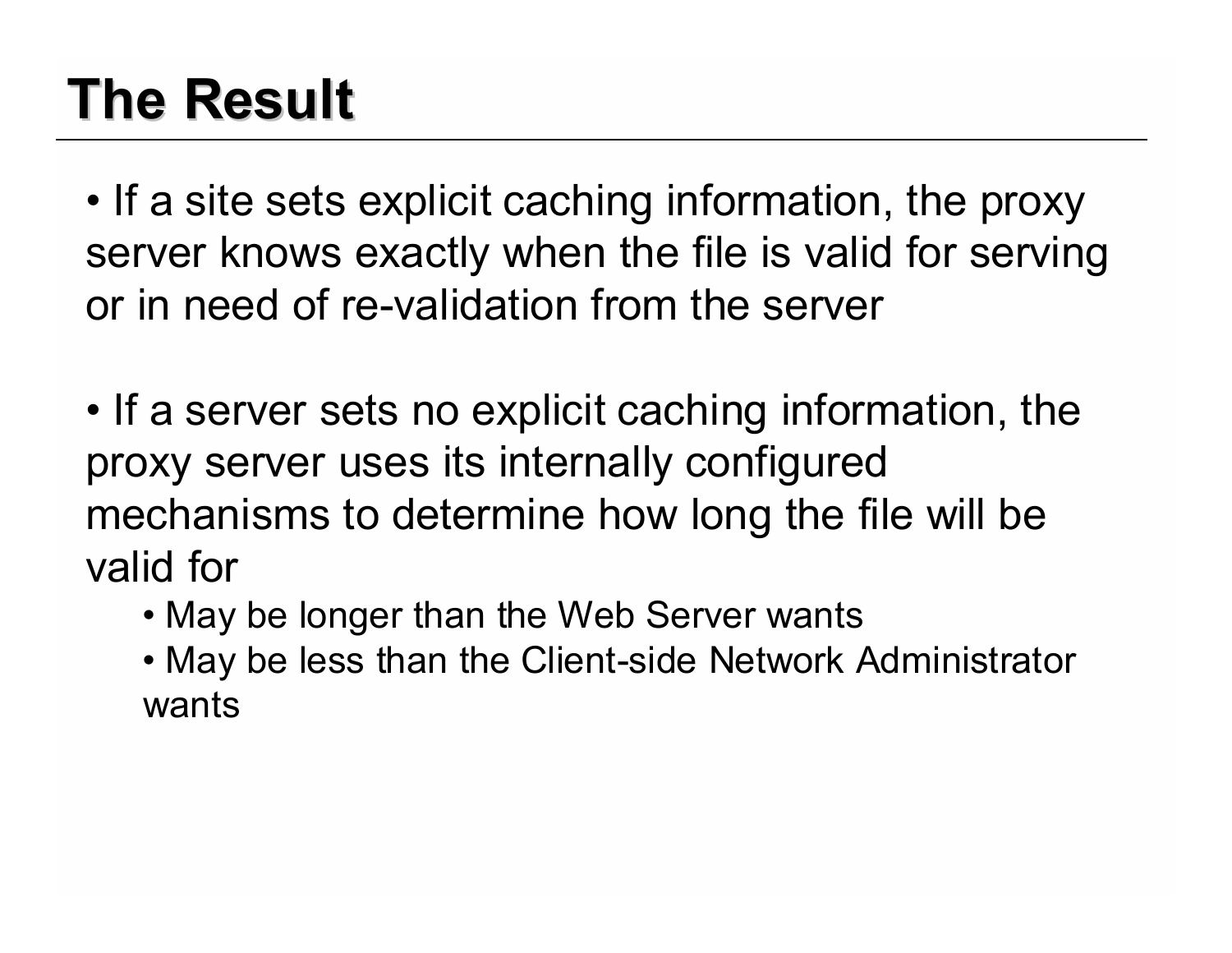## **The Result, cont'd**

• If a server sets zero or negative caching times, the object **SHOULD BE** in a constant state of change, with each hit returning a different result

- Dynamic HTML
- PHP, ASP, JSP, CFM, SHTML

• **SHOULD NOT BE SET FOR STATIC IMAGES THAT NEVER CHANGE NAME, SIZE, OR LOCATION**

• Using explicit caching messages, a Web site can have very tight control of how long objects are cached, while reaping the benefits of lower bandwidth usage and server loads.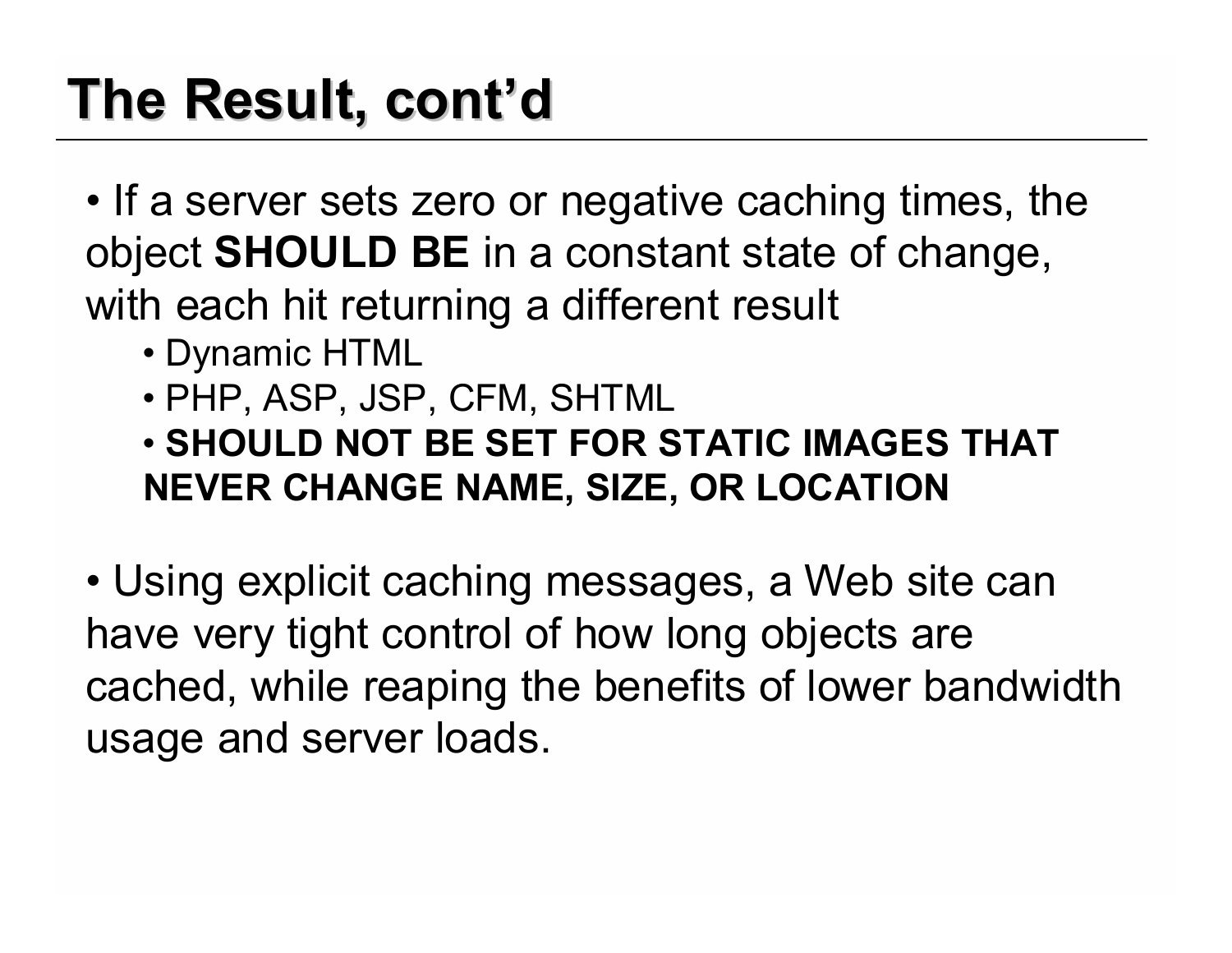# **Configuring Caching**

- How easy is it to configure caching directives?
	- One line in an Apache Directory Container Directive
	- One line in an IIS Directory Settings Box
- How discrete are caching directives?
	- Can be set for entire Web Document Tree
	- Can be set directory by directory
	- Can be set by file type
	- Can be set for individual files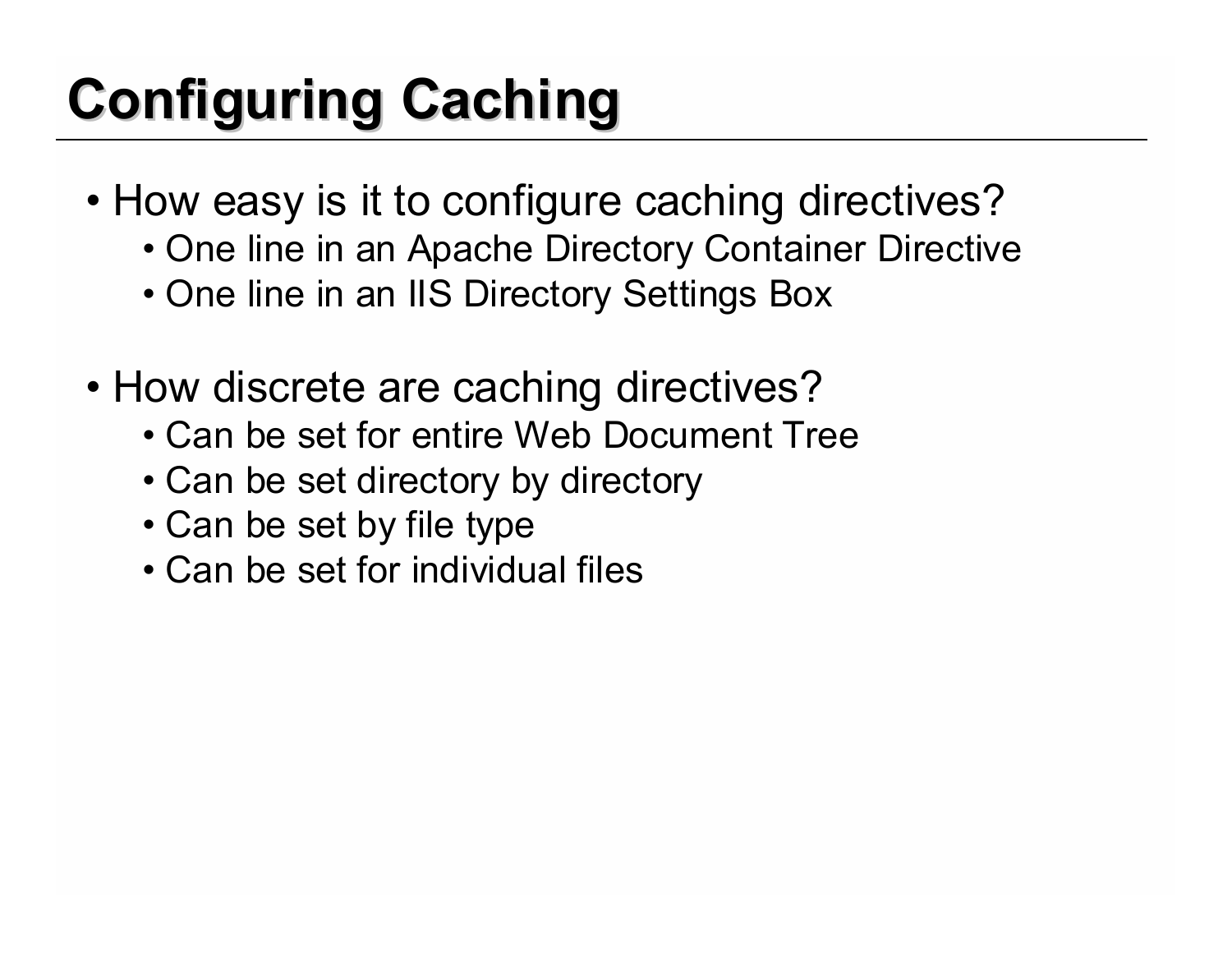# **Configuring Caching, cont'd**

• Setting *Expires* header in Apache

```
<Directory "/home/webdev/htdocs/documents">
    Options Indexes FollowSymLinks
    AllowOverride None
    ExpiresDefault A600
    Order allow,deny
    Allow from all
</Directory>
HTTP/1.1 200 OK 
Date: Tue, 09 Jul 2002 21:31:28 GMT
Server: Apache 
Cache-Control: max-age=600 
Expires: Tue, 09 Jul 2002 21:41:28 GMT 
Last-Modified: Sun, 07 Jul 2002 04:38:48 GMT 
ETag: "abad1-c030-3d27c5d8" 
Accept-Ranges: bytes 
Content-Length: 49200 
Keep-Alive: timeout=15, max=100 
Connection: Keep-Alive 
Content-Type: application/postscript
```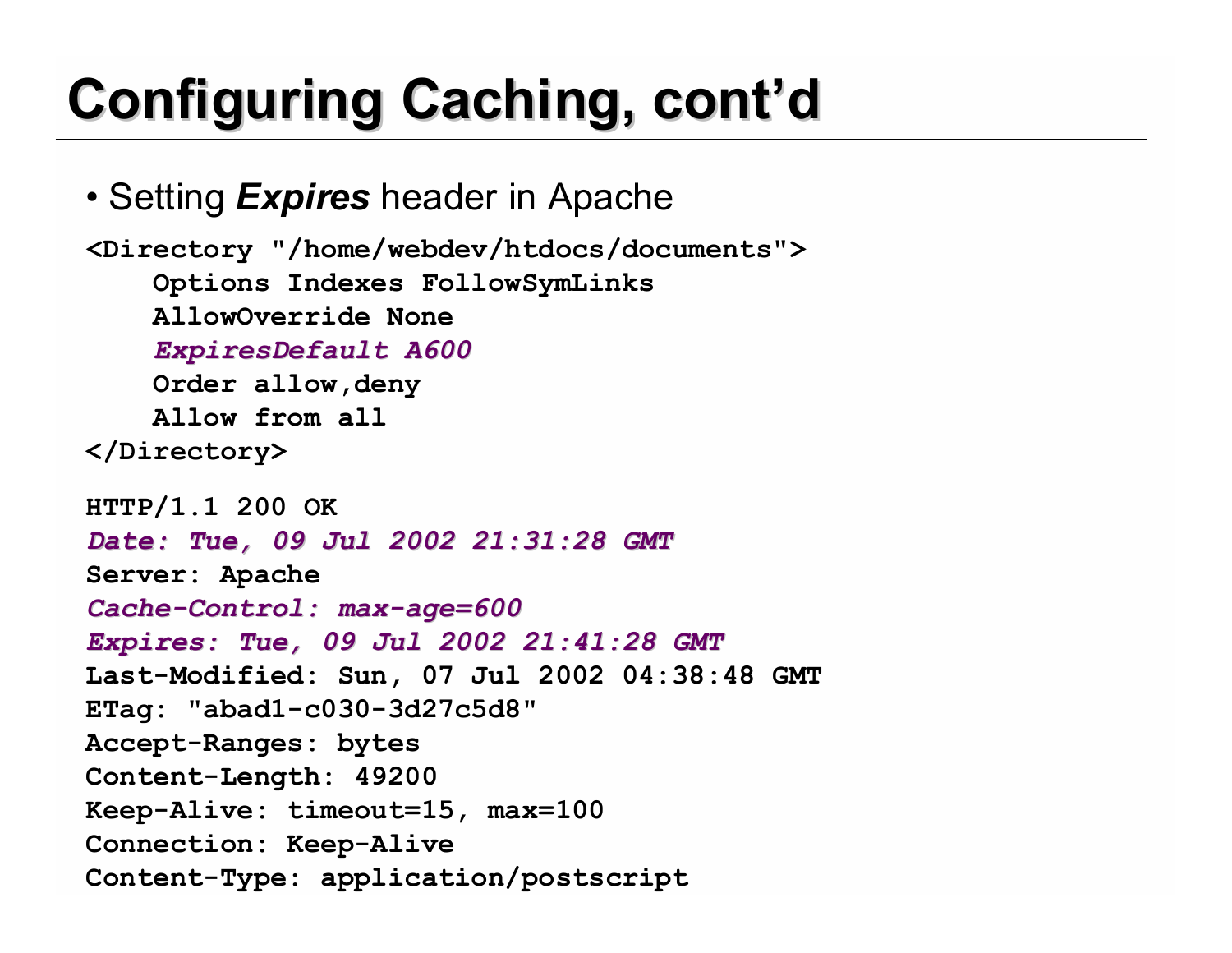# **Configuring Caching, cont'd**

• Setting *Cache-contol* header in Apache

```
<Directory "/home/webdev/htdocs/documents">
    Options Indexes FollowSymLinks
    AllowOverride None
    Header set Cache-control "max-age=600, must-revalidate"
    Order allow,deny
    Allow from all
</Directory>
HTTP/1.1 200 OK 
Date: Tue, 09 Jul 2002 21:39:24 GMT 
Server: Apache 
Cache-control: max-age=600, must-revalidate
Last-Modified: Sun, 07 Jul 2002 04:38:48 GMT 
ETag: "abad1-c030-3d27c5d8" 
Accept-Ranges: bytes 
Content-Length: 49200 
Keep-Alive: timeout=15, max=100 
Connection: Keep-Alive 
Content-Type: application/postscript
```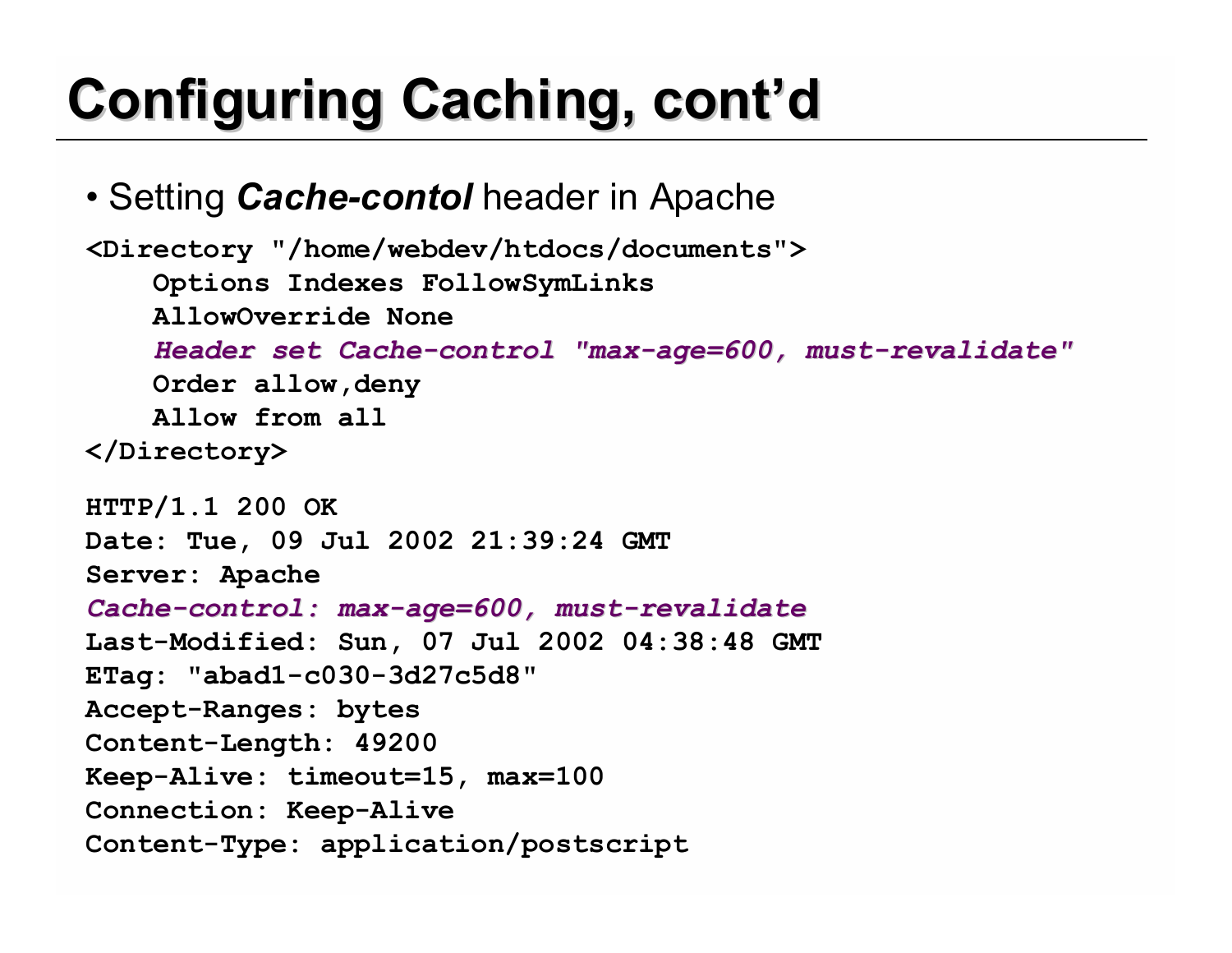#### **Analysis of Proxy Server Effectiveness**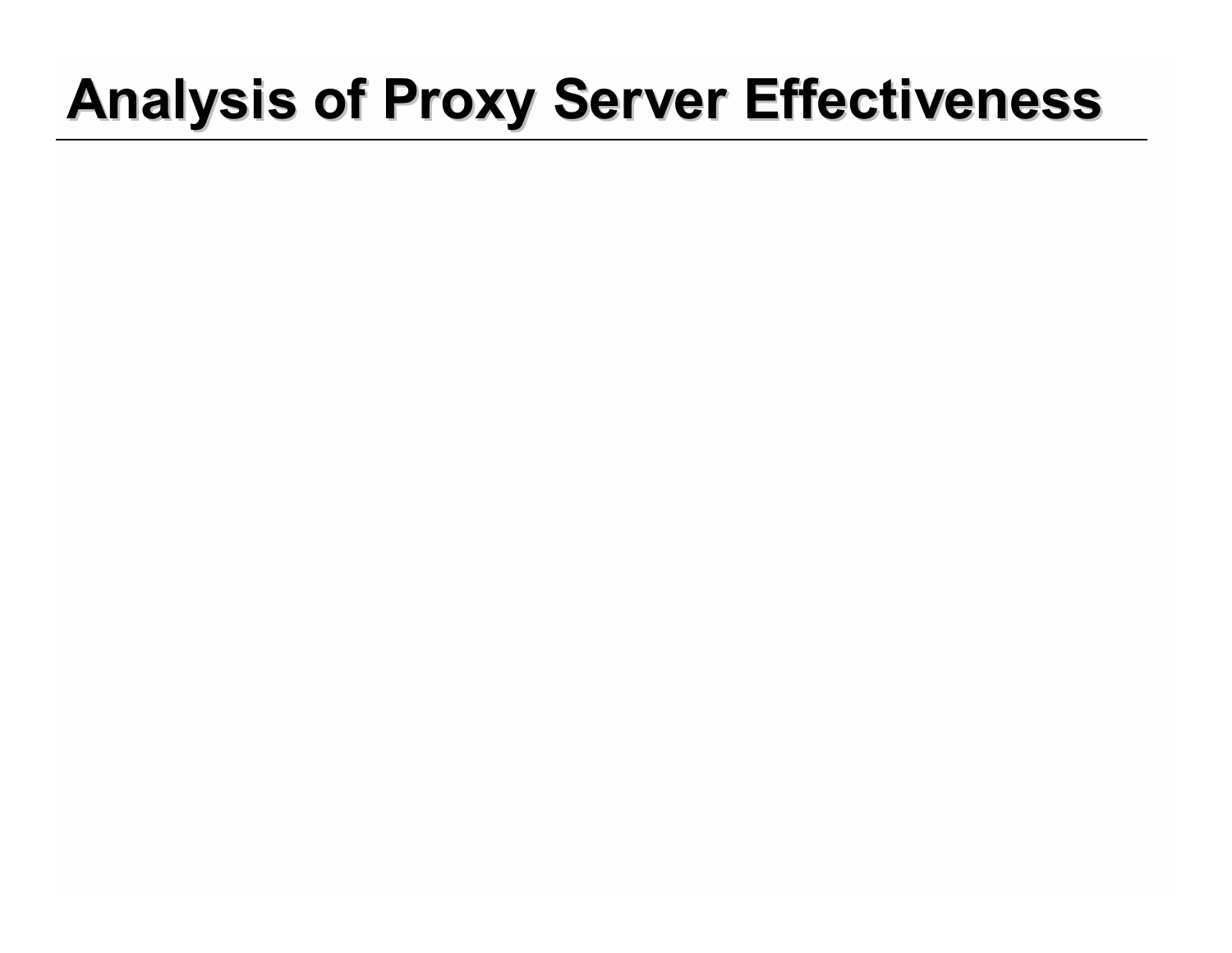## **Test Setup**

- Data gathered from two sites July 3-8, 2002
	- Linux server on Keynote Systems internal LAN
	- Linux server on AT&T Broadband Network
- Proxy "loaded" using GNU WGET
	- Static list of 90 Web Pages retrieved using a CRON job
- Squid Proxy Server used for caching objects
	- http://www.squid-cache.org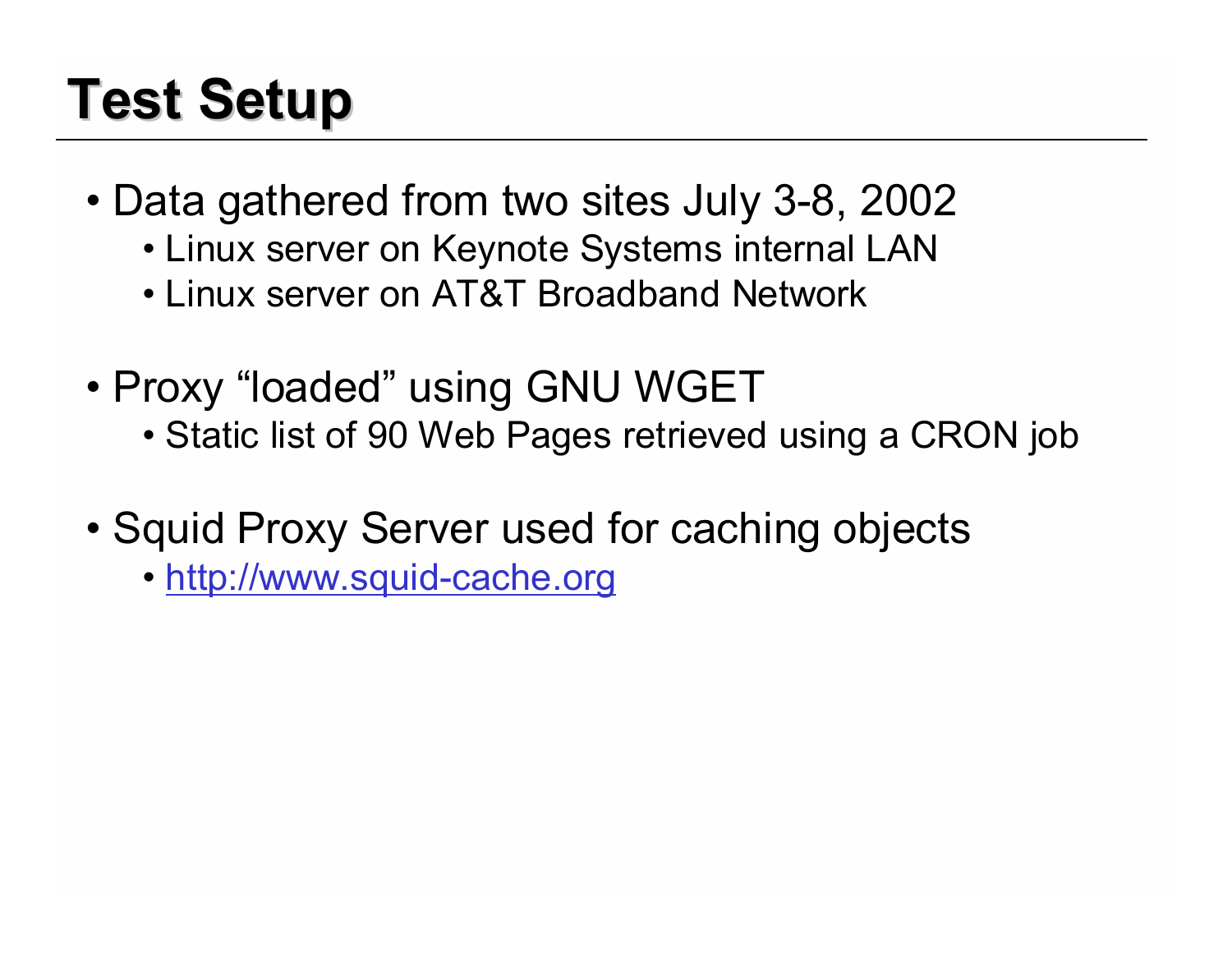### **Test Results**

• With no tweaking or filtering, Squid is able to serve approximately 60-85% of requested objects directly from cache

• Of these, 5%-7% were revalidation requests (*304 Not Modified*)

• However, only 40%-60% of the total bytes are served by the cache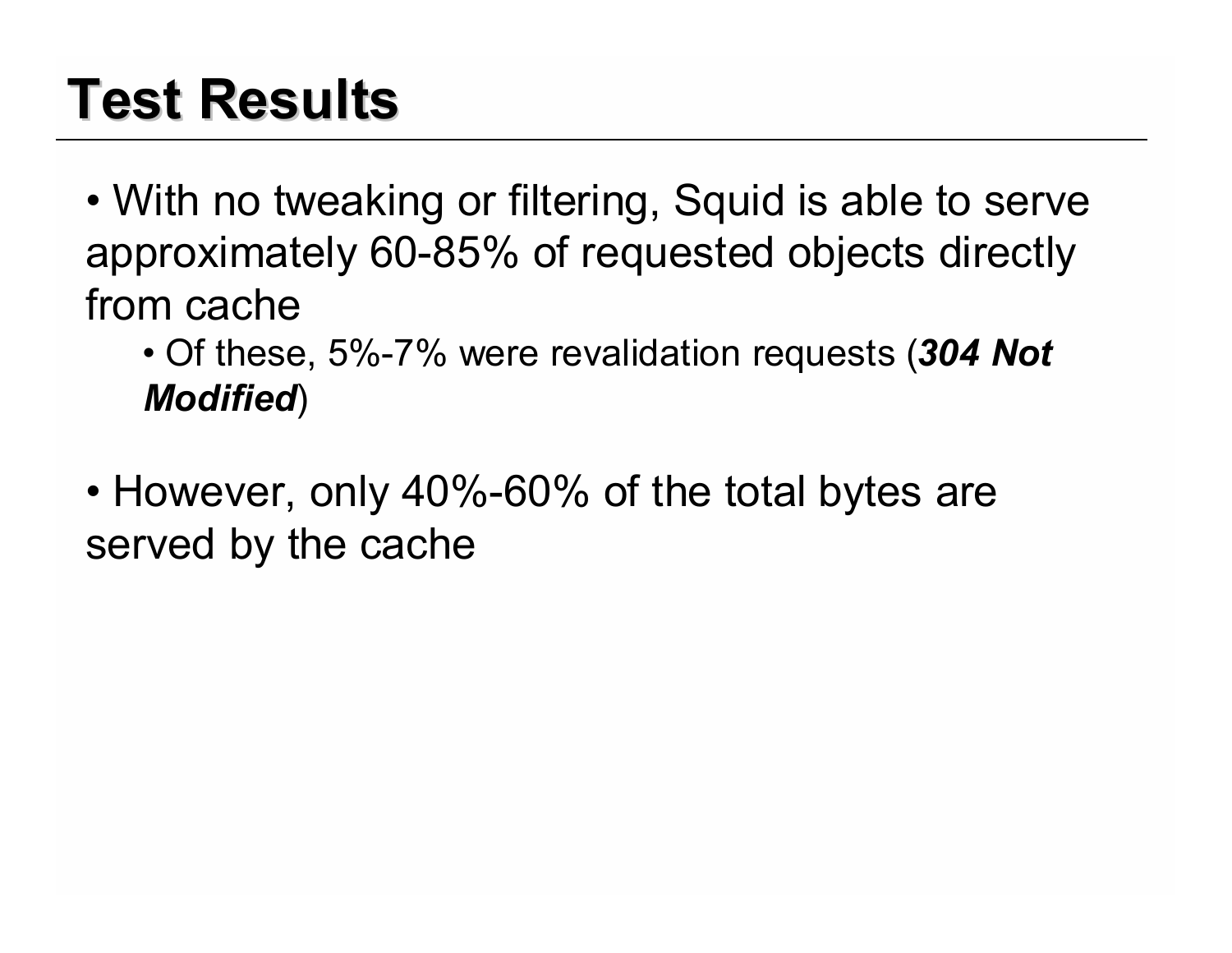#### **Test Results, cont'd**

|                      | <b>Cache Hits</b> | $\frac{9}{6}$ | <b>Cache Misses</b> | $\frac{0}{0}$ |
|----------------------|-------------------|---------------|---------------------|---------------|
| <b>Keynote LAN</b>   | 191352            | 85.44         | 32594               | 14.55         |
| <b>ATTBI Network</b> | 165088            | 83.57         | 32414               | 16.41         |

|                      | <b>KB Hits</b> | $\%$  | <b>KB Miss</b> | $\frac{0}{0}$ |
|----------------------|----------------|-------|----------------|---------------|
| <b>Keynote LAN</b>   | 516075         | 60.81 | 332602         | 39.19         |
| <b>ATTBI Network</b> | 429703         | 58.78 | 301370         | 41.22         |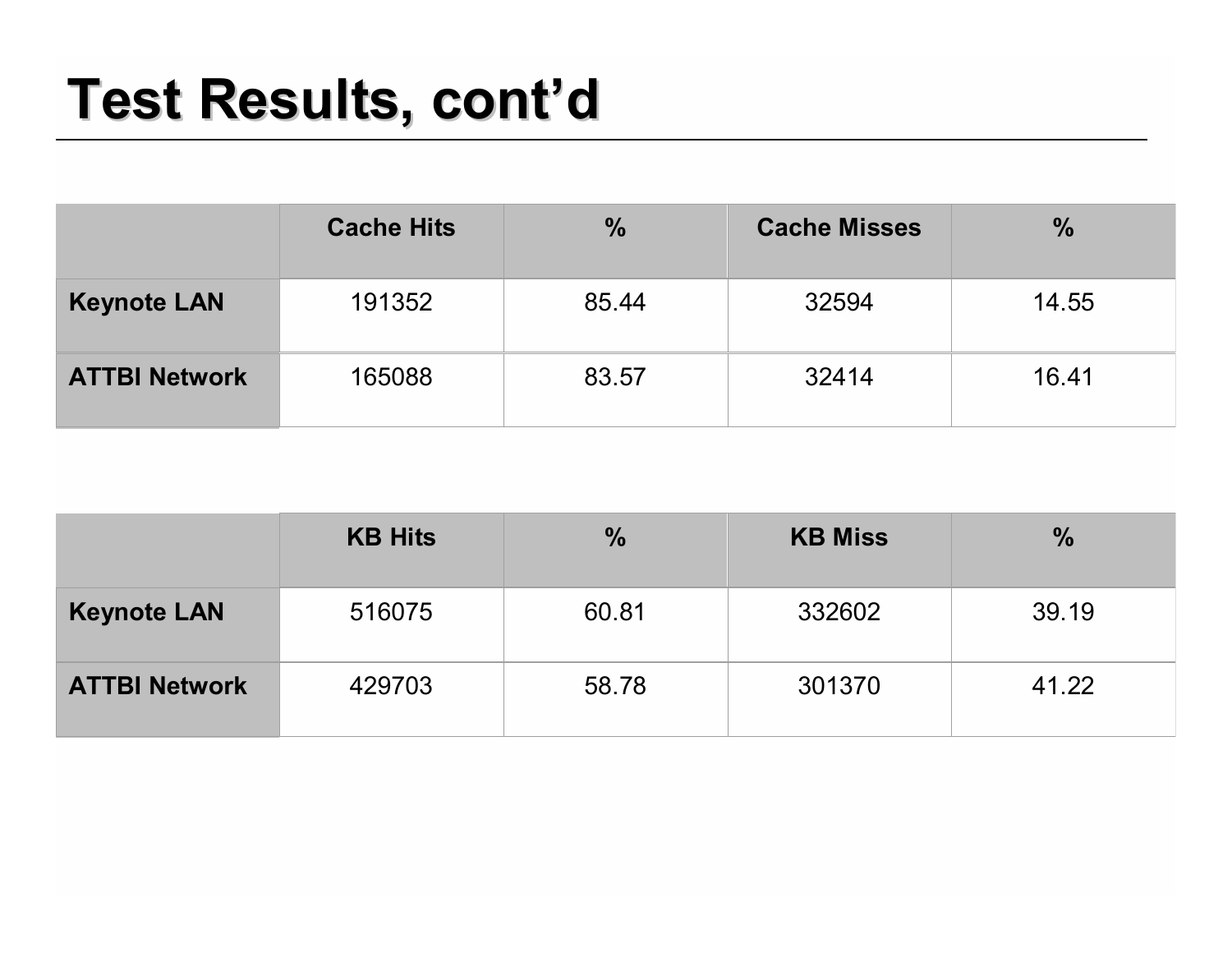#### **Parent Cache Peering**

- Proxy server peered into the NLANR Proxy Mesh
	- Caches used:

Palo Alto **pa.us.ircache.net** San Jose sj.us.ircache.net Silicon Valley sv.us.ircache.net San Diego sd.us.ircache.net

• **http://www.ircache.net/** for more information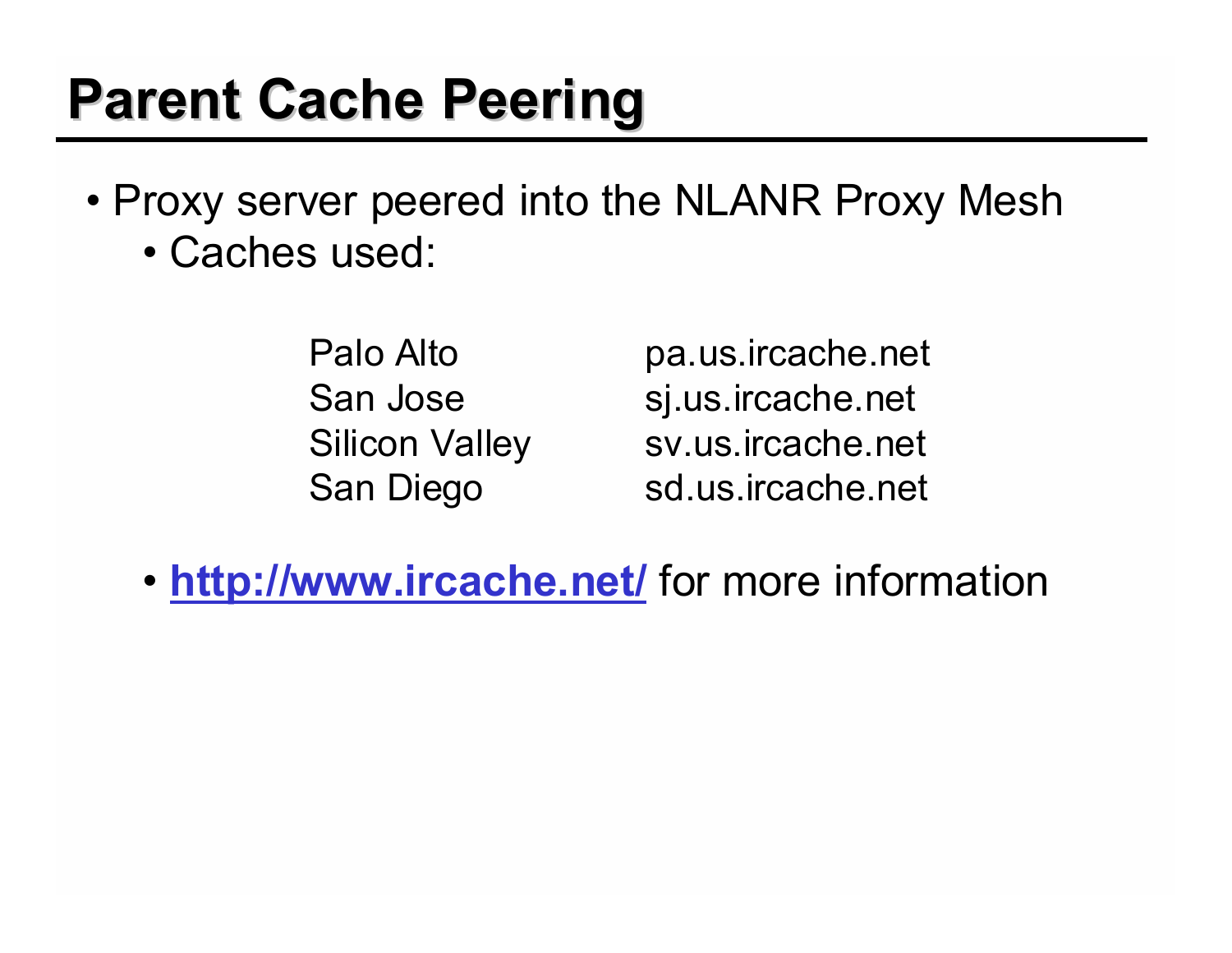### **Parent Cache Peering, cont'd**

- Proxy Misses are sent up to the parent caches for attempted retrieval or revalidation
- 35%-40% of local Cache Object Misses were retrieved or revalidated from the parent caches
- 20%-25% of Cache Miss Kilobytes were retrieved or revalidated from parent caches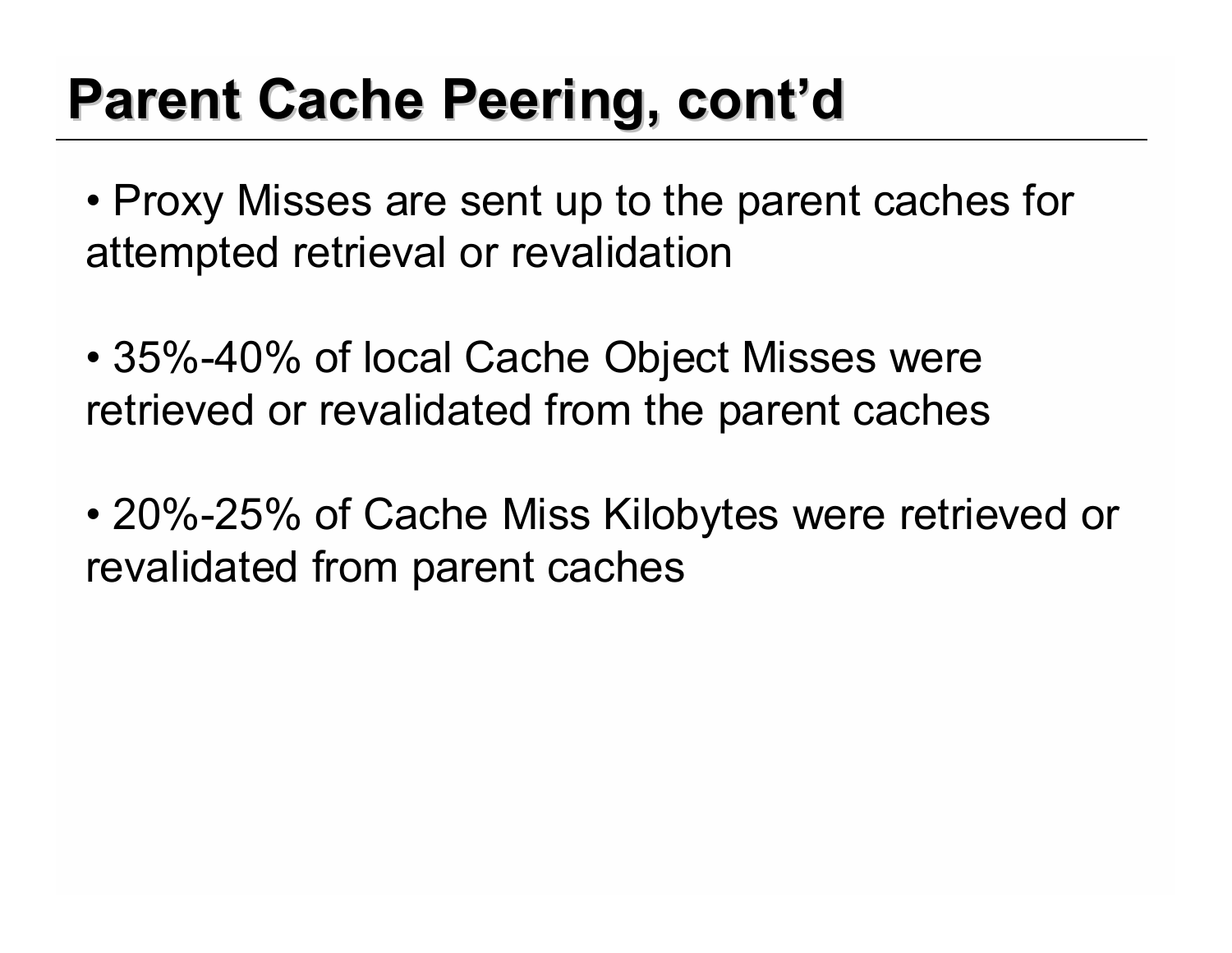#### **Parent Cache Peering Test Results**

|                                         | <b>Cache</b><br><b>Hits</b> | $\frac{0}{0}$ | <b>Cache</b><br><b>Misses</b> | $\frac{0}{0}$ | <b>Cache Misses Served from</b><br><b>Parent</b> | $\frac{0}{2}$ |
|-----------------------------------------|-----------------------------|---------------|-------------------------------|---------------|--------------------------------------------------|---------------|
| <b>Keynote LAN</b>                      | 191352                      | 85.44         | 32594                         | 14.55         | n/a                                              | n/a           |
| <b>Keynote LAN w/ Parent</b><br>Caching | 128805                      | 85.87         | 21192                         | 14.13         | 14378                                            | 41.11         |

|                                         | <b>KB Hits</b> | $\frac{1}{2}$ | <b>KB Miss</b> | $\frac{0}{0}$ | <b>KB Misses Served from</b><br><b>Parent</b> | $\frac{0}{6}$ |
|-----------------------------------------|----------------|---------------|----------------|---------------|-----------------------------------------------|---------------|
| <b>Keynote LAN</b>                      | 516075         | 60.81         | 332602         | 39.19         | n/a                                           | n/a           |
| <b>Keynote LAN w/ Parent</b><br>Caching | 357518         | 61.41         | 224625         | 38.59         | 56954                                         | 21.05         |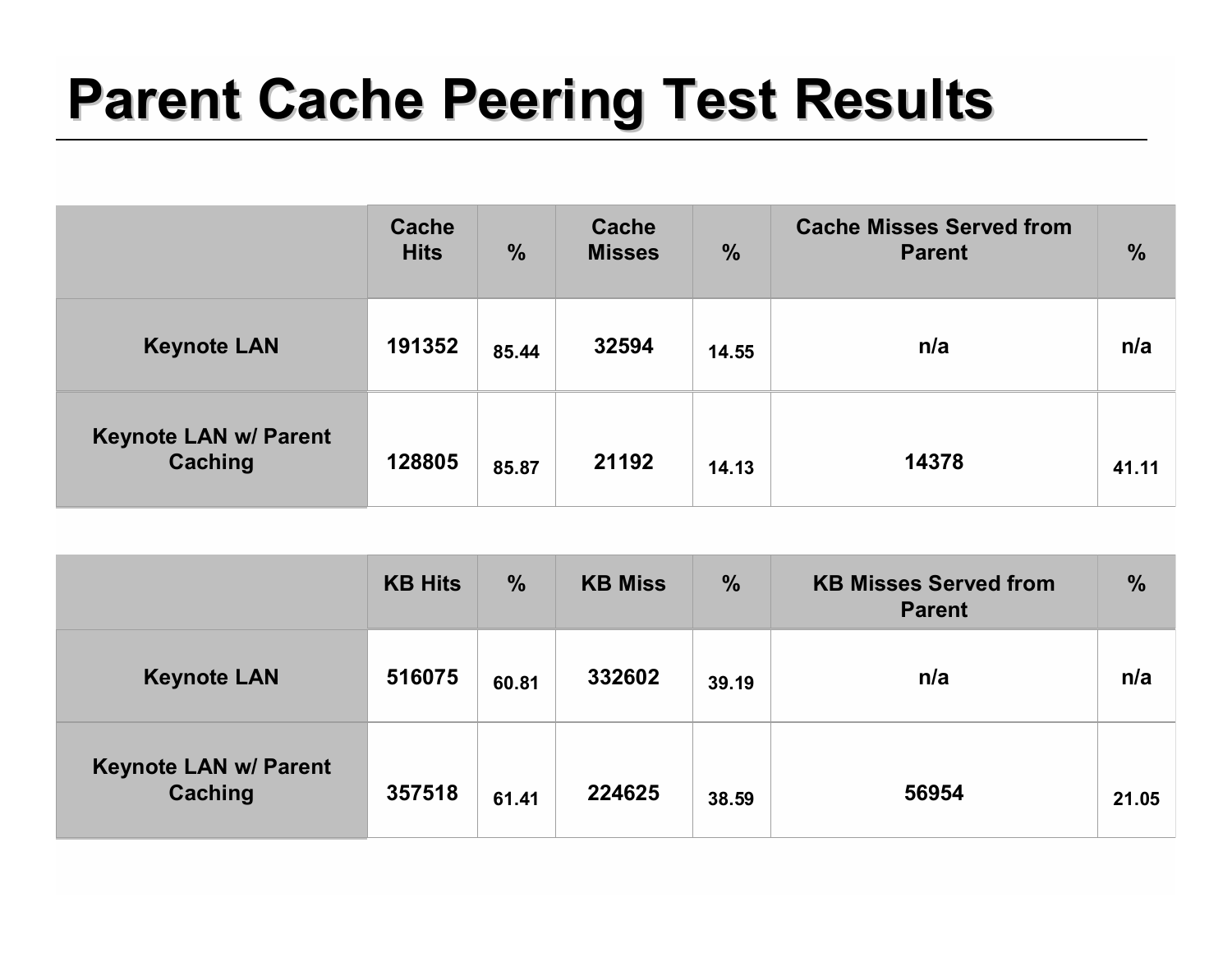# **Log Analysis Online**

#### **AT&T Broadband Data:**

**http://www.pierzchala.com/cache\_study/squid\_home.html**

#### **Keynote LAN Data:**

**http://www.pierzchala.com/cache\_study/squid\_keyn.html**

#### **Keynote LAN With Parent Caches Data:**

**http://www.pierzchala.com/cache\_study/squid\_keyn\_parent.html**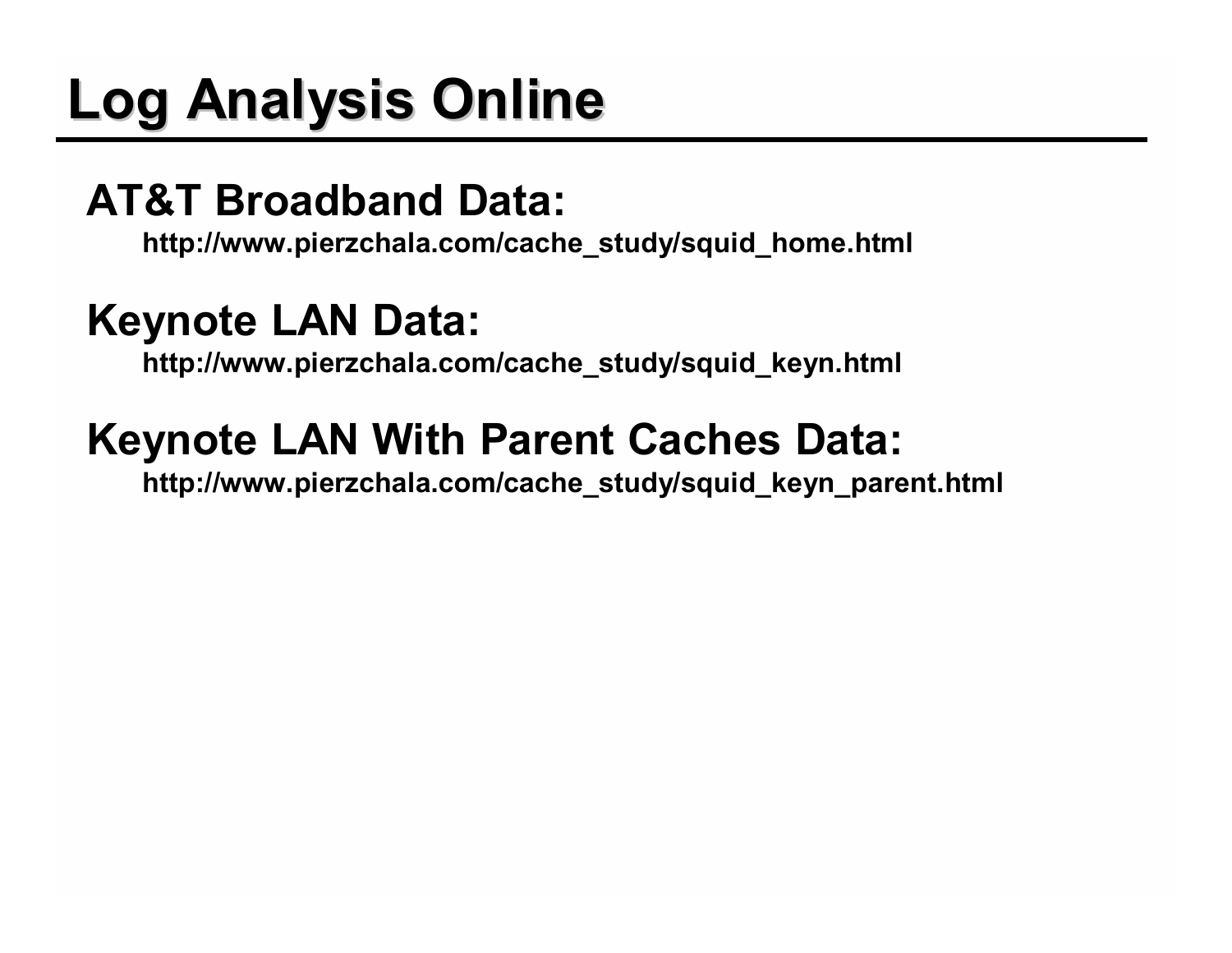## **Proxy Servers Work!**

• The test results show that even with a limited subset of user visited Web sites, a large amount of content can be served from a proxy server

• Making pages and object explicitly cacheable *where relevant* can reap high returns in bandwidth preservation and server capacity

• A very inexpensive way to do more with less